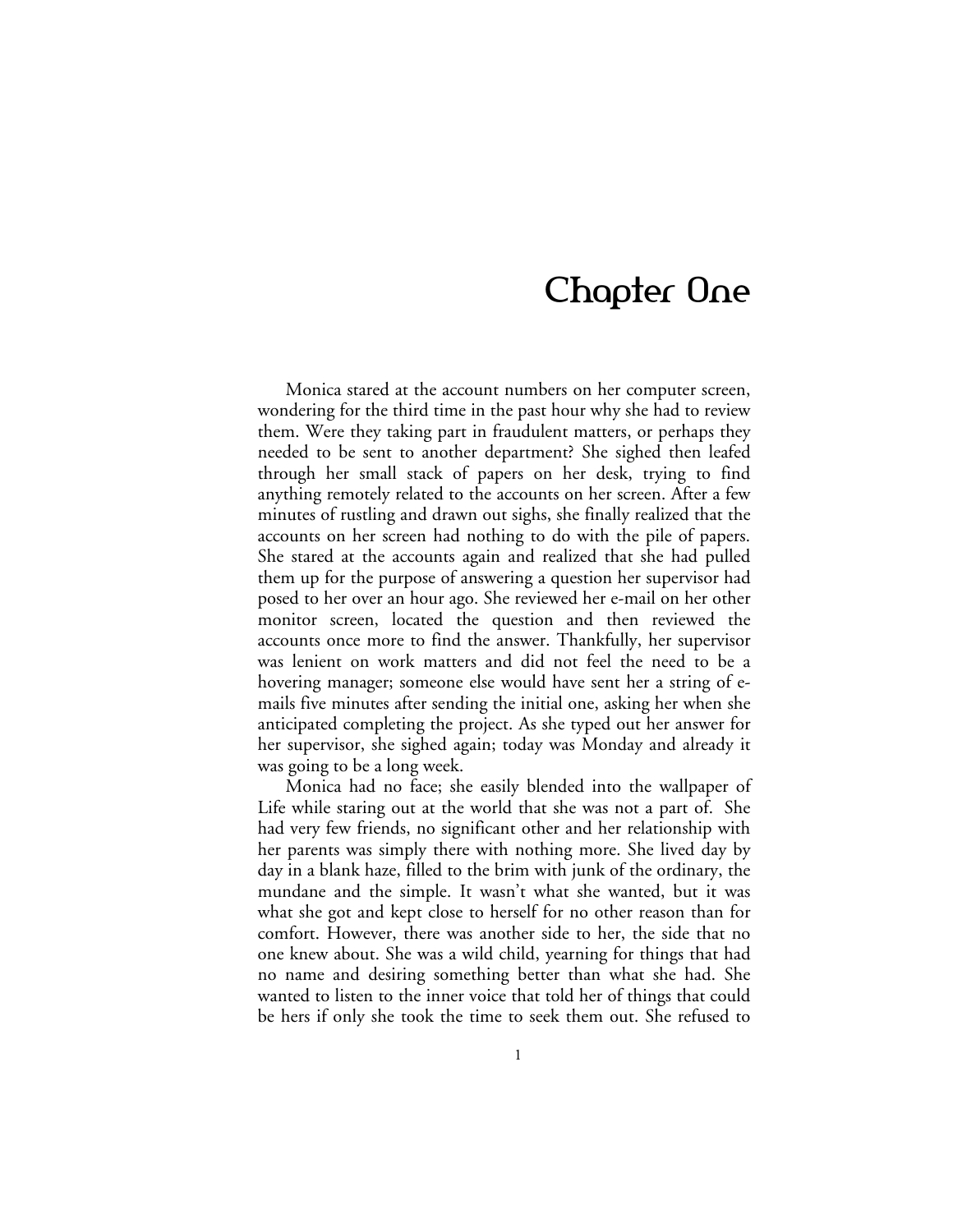show this side to others and played the wallpaper girl to its full effect; that was what people could understand. Anything outside of that would simply terrify them. Monica also enjoyed her closet title of a bibliophile. She spent most of her free time away from work at a bookstore or library, pouring through different genres while seeking out new authors and titles. She attended book signings, literary festivals and even tried her hand at some poetry that she later put in a box for fear of anyone wanting to read it. Her poems were her way of trying to express emotions that she normally kept bottled up from society. On paper, she could scream to the world that she hated her life and wanted out of it, but did not know how to do such an act in her world. Monica was a walking conflict; she wanted something different and could even feel that difference, but had no clue as to get to said difference. A Catch-22 beyond scope and reason yet strangely enough it suited her in her unraveling madness.

She sent off her e-mail and relaxed for a moment in her chair, wondering what to tackle next on her desk. The past weekend of reading her books and enjoying the quiet of her apartment quickly fizzled to nothing when she reached her office that morning; to this day, she still wondered why she took the job at Indigo Trident, an accounting firm. Although the pay and benefits were very good, the constant dredge of the work made her feel like a small cog lost in a machine that did not care about its parts nor did it want to. To them, she was only a social security number, but at least she got weekends and major holidays off.

Monica stared at the clock on one of her computer screens; the time read 11:15am. She took a deep breath and exhaled it through her nose; only an hour and 45 minutes until her lunch break that consisted of going to a secluded area outside and finishing off her latest novel, *The Beautiful and Damned* by F. Scott Fitzgerald. She tried to read some of it last night, but her eyes kept closing due to fatigue and her comfortable bed. She pulled out her book from her messenger bag and thumbed through it, feeling the cool and musty smelling breeze wafting from the pages while the smell of the paper rushed through her senses. She closed her eyes and smiled, wanting right then and there to read. She opened her eyes when the new email sound alarmed on her computer, the daydream of her book quickly fizzling away.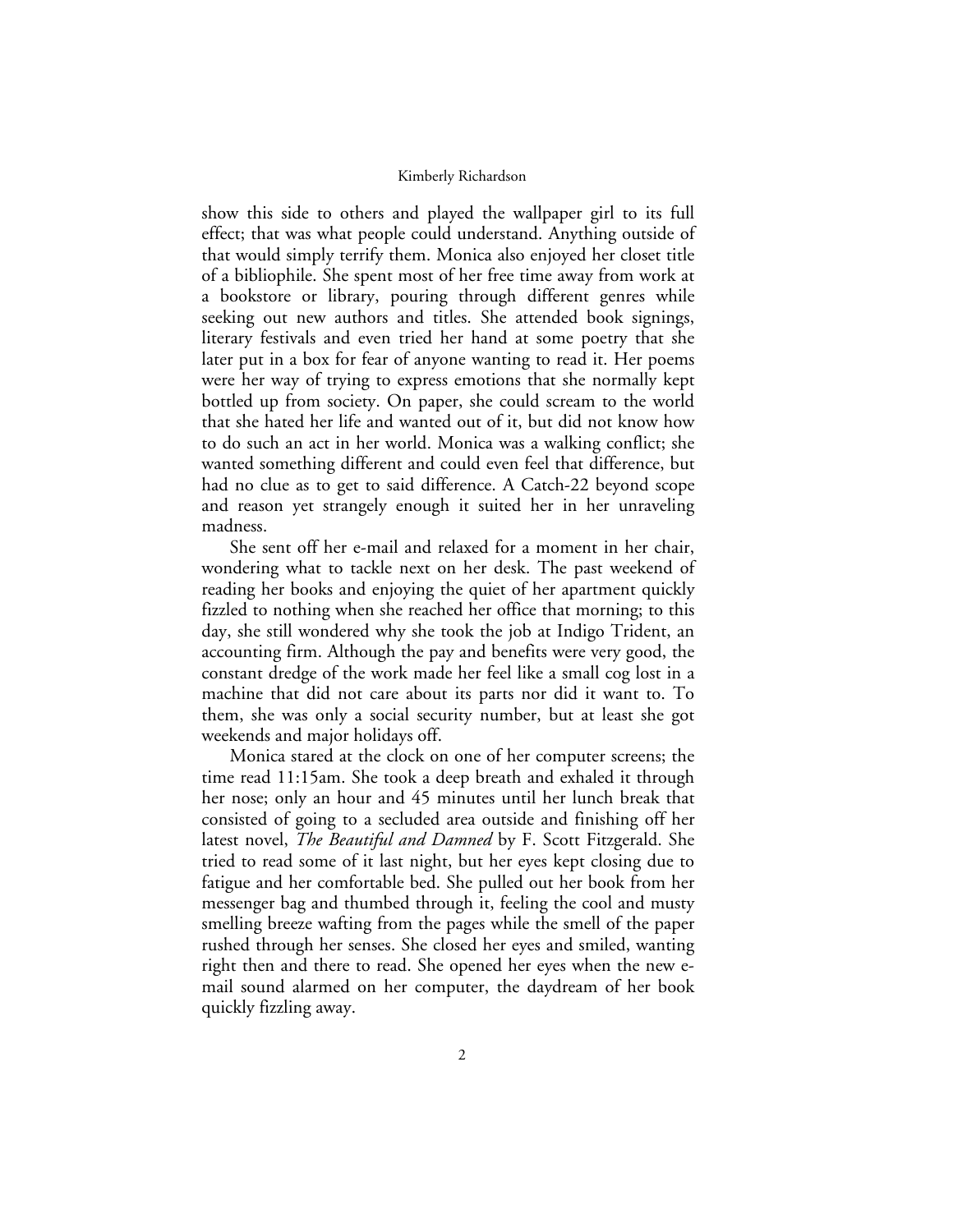Monica opened the e-mail and began to read; her mouth went dry as soon as she read it. It was from her supervisor, asking her to come into his office for a moment regarding the e-mail she just sent. She grabbed her pen and pad of paper in case she needed to take notes and walked over to his office located at the end of the hallway. When she reached his half opened door, she lightly knocked then let herself in. Morgan, her supervisor, sat at his desk while clacking away on the keyboard and his face half turned away from her. He wore a crisp white Oxford shirt with a muted orange and blue tie and black slacks. His bald head reflected the fluorescent glow of the lights overhead; Monica named him Mr. Clean in her mind the first time she met him. When he saw Monica sit down across from him, he stopped his furious typing then turned fully to face her while placing his arms on his desk, immediately assuming the role of a high school supervisor who had better things to do, but had to be there for the sake of "the kids".

"Monica," he said in a nice voice that held an undercurrent of steel, "I wanted to talk to you about your e-mail from this morning."

"Yes?"

"Well . . . . it's not what I was asking for. I wanted information from the past six weeks. You gave me something completely different."

"Oh, really? Sorry about that."

"Yes, I know you are." He made a steeple with his hands and rested his chin there. His face carried a look of concern tinged with bitterness. "Is everything okay with you? I mean, I know you've been busy and all lately, but I just want to make sure you're okay."

Monica shook her head. "Sure, I'm fine." Yeah, right. "Why wouldn't I be?"

"Well, I'm just concerned because, well, you've let the ball drop on several matters, things that had a certain deadline on them."

"Oh, well, I am really sorry-"

"And," he said without giving her a chance to explain, "I have had to correct mistakes from your work these past two weeks. You've never been like this before in the four years you've been here. That's why I wanted to know if everything was okay with you." Monica wanted to just get up and walk away from this conversation; how could she tell him what was truly going on? How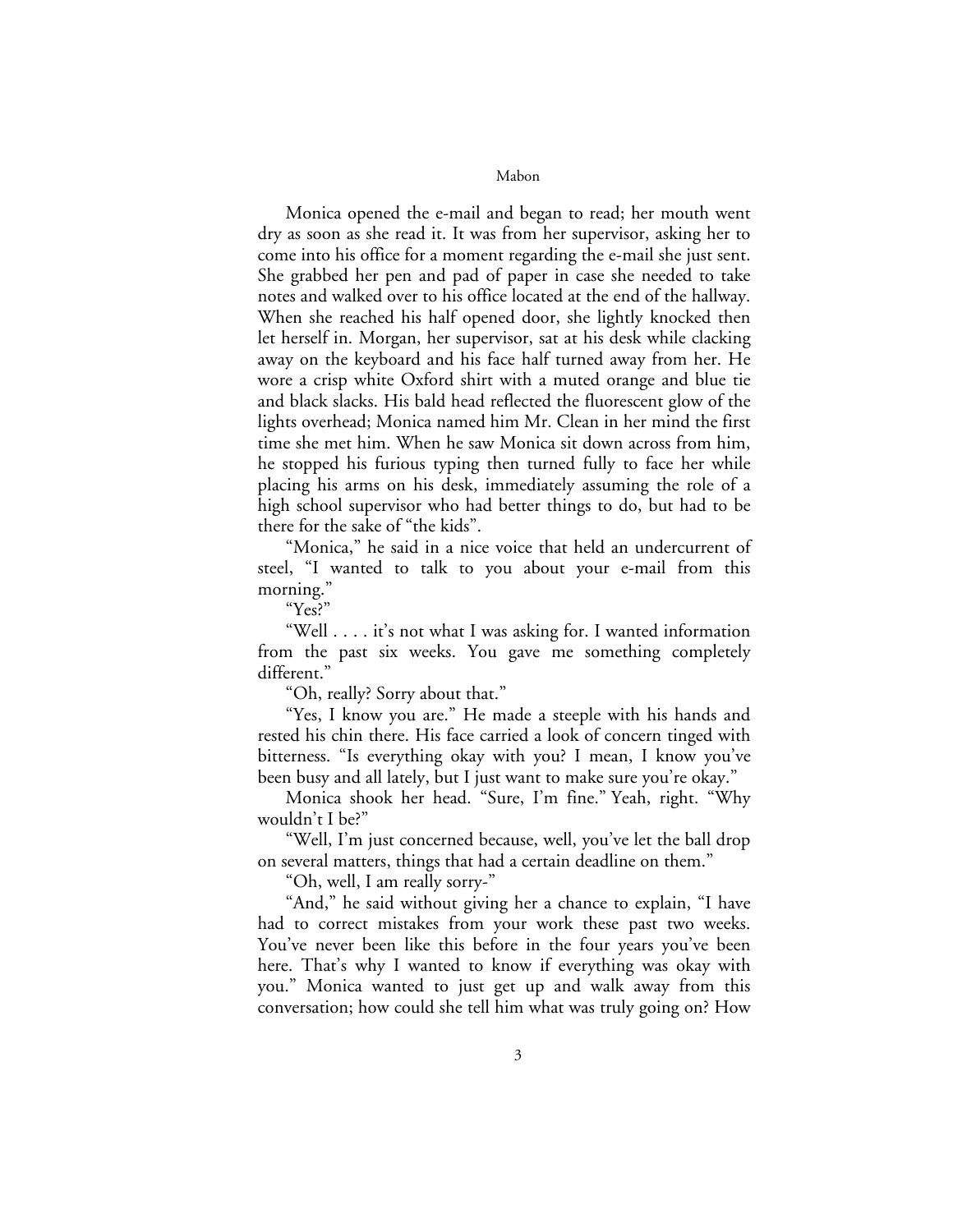could she even put it into words that the life she currently lived was a boldfaced lie? Her life needed more than a 401K, light conversations at the coffeemaker with people she did not like and work that honestly did not matter to her.

"Sorry, I've had some things on my mind lately, but they should be working themselves out shortly. I do not want to become the weak link in our chain." She smiled, but wanted to retch instead. She did not give a shit what this company did or how much they wanted to protect the concerns of people whom she did not know. What one does in order to keep up the appearance of a cog simply amazed her. However, it must have been the correct thing to say; Morgan's eyes widened with overbearing joy with his wide fake smile. He leaned back in his chair, the sign that he was feeling better and that the meeting was soon over.

"Well, good! I am so happy to hear that. I really do appreciate you and your work and I want you to continue with that good trend. I have faith in you, you know that."

"Well, thank you for the note of concern." Yeah, right. Monica got up and walked out of his office while her stomach growled with hunger and the need for a Jazz Age book.

Anthony Patch was a deeply troubled man, she thought as she finished her book and took another bite of her turkey sandwich, enjoying the myriad of tastes that hit her tongue: the honey baked slices of turkey, the sharp Swiss cheese, the crisp flavor of the lettuce leaf and freshly cut tomatoes. Rather than sit at her desk, she decided to spend her lunch hour outside at Stone Park, located only two minutes away from her office, surrounding herself with the blue sky and slightly warm breezes that still held hints of Summer's lingering caresses competing with Autumn's cold yet still tender embrace. Once she reached the end of *The Beautiful and Damned*, she reread the last paragraph, making sure she read it correctly. She did not expect such an ending and such an action from the main male character. He seemed to be weak and troubled, but she could not help, but feel sorry for him and his tragic wife, Gloria. The Jazz Age obviously had a darker side; shame no one realized it until it was too late. Monica checked her watch as she finished her sandwich and realized that she still had half an hour left. Grinning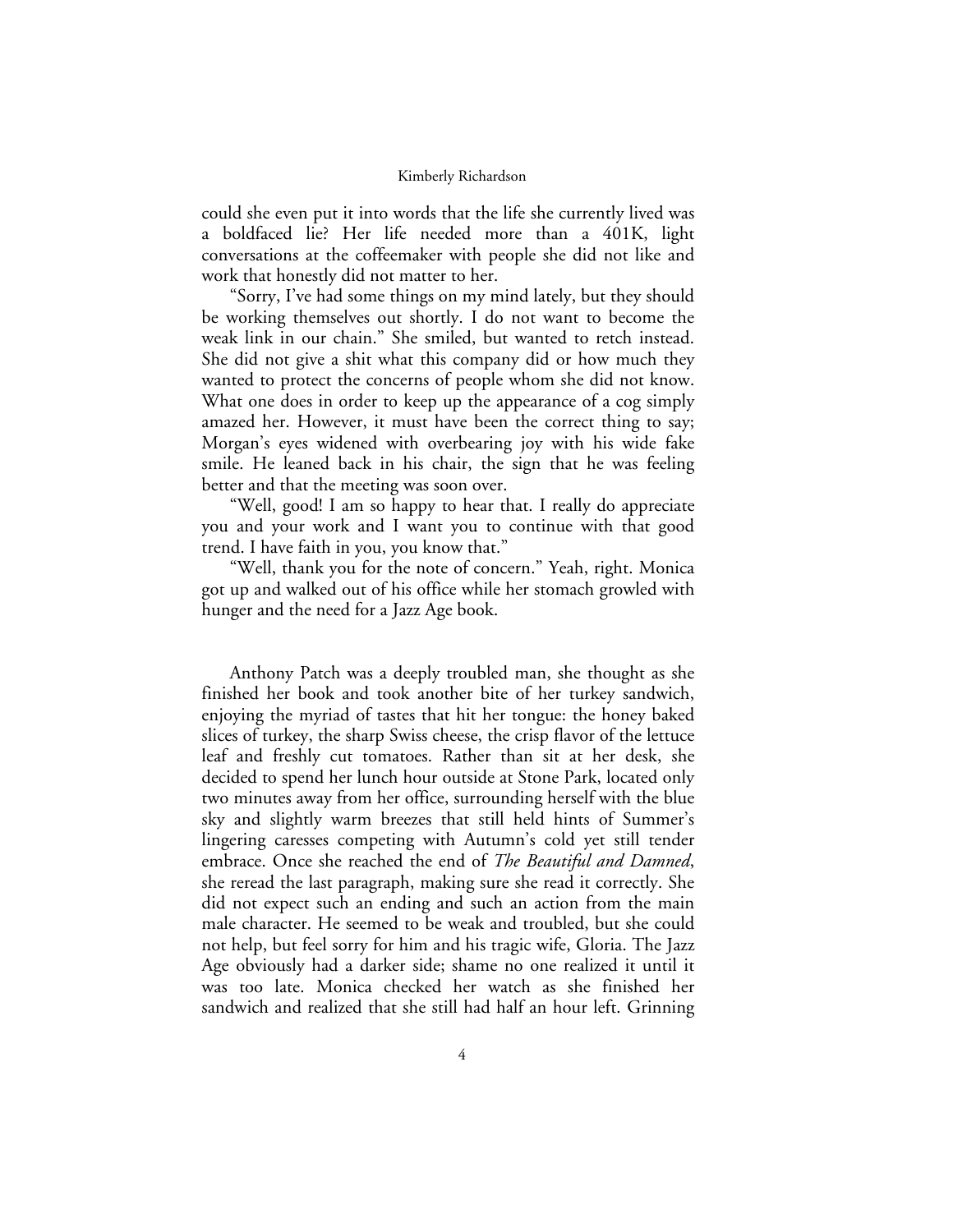to herself, she pulled out another book from her messenger bag and began to read, immediately getting lost within the words.

"Hey, Monica, do you mind if I sit here with you?"

Thanking the gods she wore her shades so that no one could see her eyes roll with exasperation, she looked up and saw one of her co-workers, Erica, standing in front of her while holding her lunch bag with baited breath. Of the ten people in Monica's department, Erica was the one that got on her nerves the least; she knew that Monica liked being alone and did not interact too much with the others simply because she had nothing remotely in common with them. As far as Monica was concerned, she worked from 8 to 4:30 and that was that. There was no need for any social interaction with people that would deem her strange anyway, so why bother? Erica knew this to a point and gave Monica her space, but deep inside she wanted to get to know her better. Erica's life consisted of her husband, their five-year-old girl and her job. She reveled in listening to others talk about their lives, secretly wishing to do what they did, but never getting the gumption to do it. She lived because Death was too easy.

Monica was an enigma to Erica; she very rarely talked about herself and what she did for fun outside of work. Aside from *Good Morning* and *Have a Good Night*, Erica never heard Monica utter another word during the day. She talked to others on their floor, casually asking if they knew anything about her, to which they replied no and why ask? It wasn't so much that Erica wanted to be friends with Monica; all she wanted was to know something about her so as to add to her woulda coulda shoulda pile in her life.

Erica stood over Monica, blocking out the sun from her face, smiling and holding her lunch bag while Monica just sat there, trying to find a way to get rid of her.

"Hey Erica," she said in a monotone voice. "What's up?"

"Oh, nothing. Just saw you out here and thought you might want the company." She shook her bag as though snakes were inside. "Trying to brown bag it this week until we get paid. Roger and I decided to cut our overspending for this month and save for our kid's education."

Like I really care about this, thought Monica, but instead she said, "Oh, cool." Erica beamed even more so, as if she received approval of the highest level. "Yeah, well, we're trying!" She stared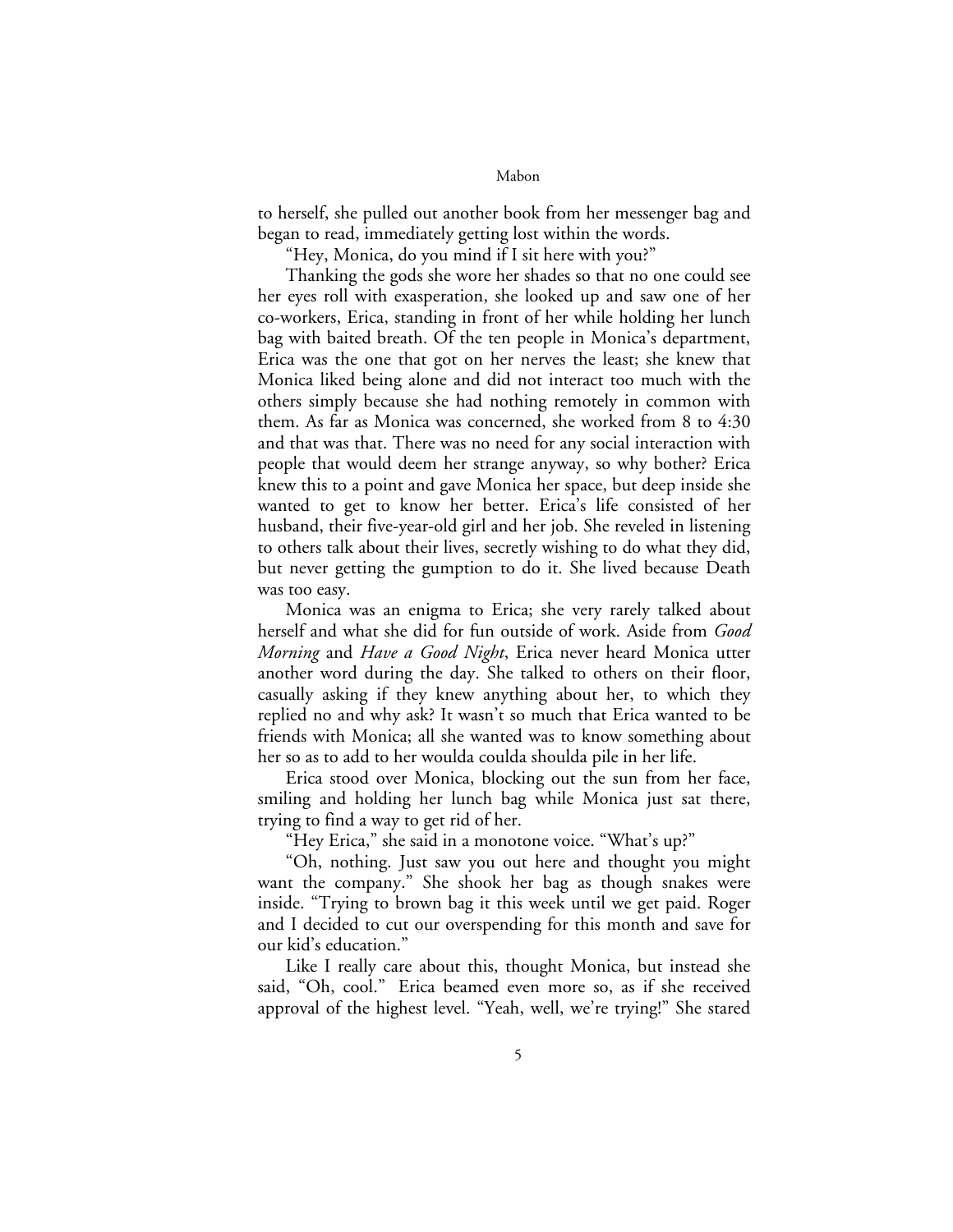at the empty spot again and said, "So, do you mind?" while shaking her bag towards the empty spot next to Monica.

"I just began reading this book and-"

"Oh hey, no worries! You won't bother me in the slightest!" Erica then sat down next to her, her slender frame taking up half the space on the bench. Monica groaned inwardly, but picked up her book and continued to read, trying hard not to let this distraction deter her from reading.

"So, what are you reading?" Monica lowered her book and turned to face Erica's smiling face. "Any good?"

"I just started reading it, so I don't know yet." Erica then grabbed the book from her hands and began flipping through it while Monica stared at her in absolute shock.

"Huh," she said while flipping through it, "print's too small for my taste. Do they make it in a larger print?"

"Uh, may I please have my book back? I just bought it." Erica continued flipping through it for a moment then handed it back to Monica with a thoughtful expression on her face.

"Could never get into reading," she said thoughtfully. "Too much time spent on reading something that didn't happen, although I do like those romance books. You like those? I like the ones that are full of smut and stuff; I try to read them when Roger is at work or when he's out with the boys." Monica sat listening to her co-worker prattle on and on, not really caring what she had to say. Her lunch hour was her time to unwind and relax with a good book away from everyone, but today's lunch was not to be.

"Erica, I need to get back to my desk," said Monica in the middle of Erica's prattling while getting up from the bench. "Sorry."

"Oh hey, no worries, I'll walk in with you, okay?" Monica sighed with a tired resignation as Erica led the way back to their building.

The rest of the day proved to not be any better; although she only had two hours left of work time, it seemed to drag on forever. The work that continued to pile up on her desk was the same. The co-workers that chattered on about the latest news of movie stars were the same. Everything was the same with no changes in sight. It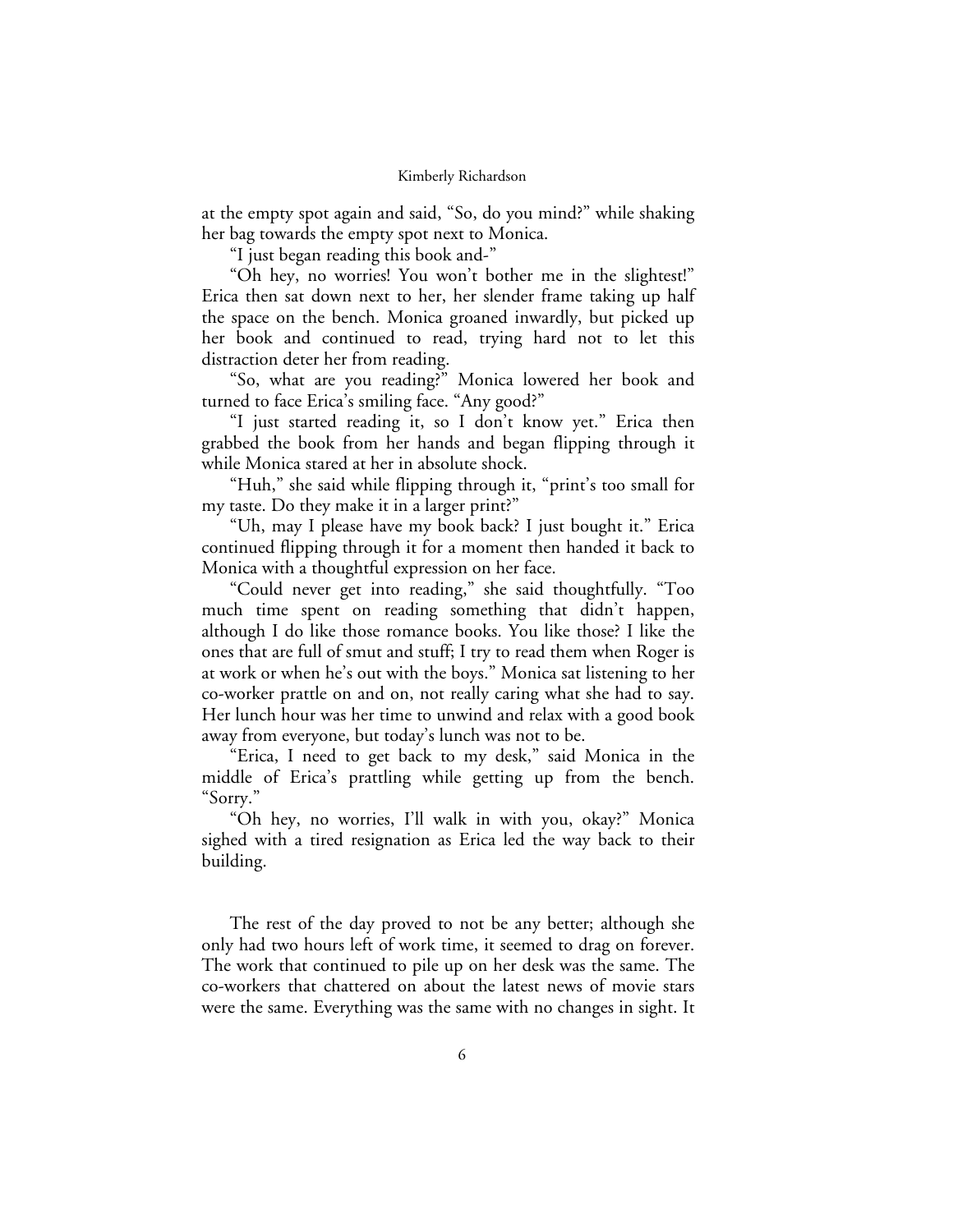was all the same and Monica hated every minute of it. As she drank from her white office coffee mug while reviewing the new slew of emails received during her lunch, she felt dead inside. Monica did not feel even a modicum of love or care for what she did; it paid her bills and that was that. When she took the position four years ago, her supervisor stated that he wanted only people who wanted to make their job a career in life and not those who were planning to move on to something else. Monica, while she agreed with Morgan just to get the job, wanted something entirely different inside. The only problem lay in trying to get to that something else. Sometimes at night, she imagined herself in an empty house, staring out of a solitary window to a verdant valley filled with flowers of every colour and majestic trees that seemed to touch the sky. She could smell the air, tasting its flavours of cotton, lemons and honeysuckle and felt the breezes against her dry yet wanting skin. She wanted to be a part of that paradise. It lay on the other side of the window, showing her what she truly desired with no plan in trying to get there. She yearned to be free and alive, awakened to something different than what others felt in their own life.

Monica always knew that she was different, but did not know how or why. People used to comment on her eccentric ways as far back as she could remember; even other kids during her grade and high school years would remark on her strangeness and how there was no label for her.

"I think you're blatantly trying to be different than everyone else," a girl in her high school once told her. Monica remembered how those words stung even though she knew it was not true; how could someone be strange on purpose? "You don't know what you want in life because you refuse to label yourself," said one boyfriend from her past. He wanted her to find a niche and stick with it, but how could one do such an action if they belonged to more than one niche? People like Monica were full of stuff that did not make any sense, not even to them. Some, once they released their inner stuff to the world, became different people almost overnight without any regrets. Others went completely insane, having lost their grip on reality and slipping too fast and far into their true world. Still others, like Monica, buried it deep inside themselves due to not wanting to show how unique they were to the world for fear of rejection, hatred and alienation. Monica was miserable because she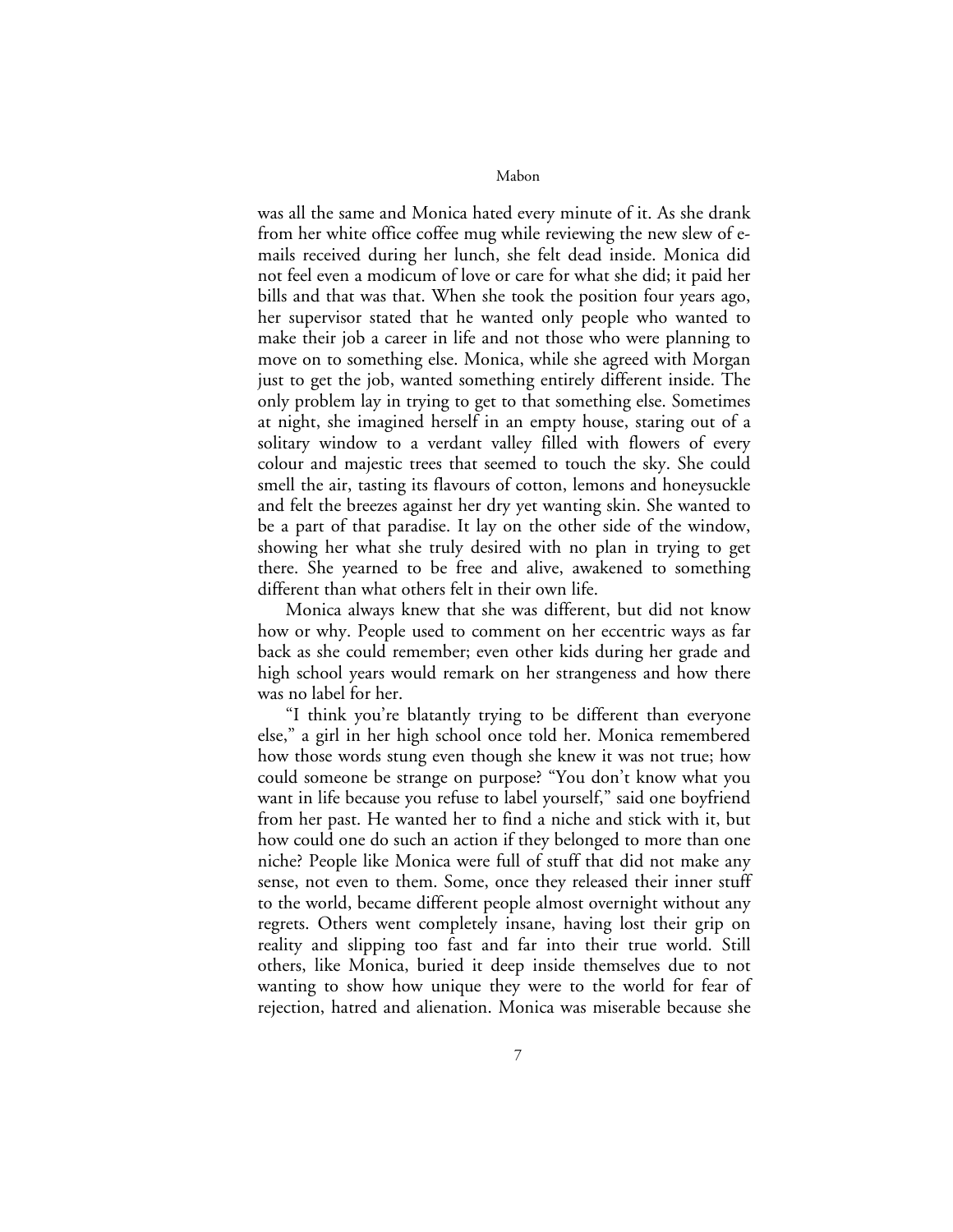wanted to explore her inner world, sampling everything from the buffet, but she did not know how to take the first step. It was truly painful to see others eating from the buffet and all she had was a stale and hard roll that someone threw away. She deserved better than that.

Finally, 4:30pm arrived, a large thumbs up for Monica to leave. She logged off her computer and left, not saying a word to her coworkers who stayed behind to chatter among themselves. It took her only two minutes to get from her building to her car and soon she drove home.

When she reached the front door of her apartment, the tears rolled down her face, spotting her shirt and landing on her hands as she opened the door. Once she closed it behind her, Monica leaned against the door and gave in to her sorrow, frustration and fear for ten minutes. When she had no more tears to cry, she went into her bedroom to change clothes then sat on the couch in her living room with her book and began to read. Her body sagged into the cushions and yet she felt as though there was nothing left inside of her. Something soon had to be done about her situation; crying every day was getting old even for her. There had to be a solution, but what? She could not go to her family; they would only claim that her worries were trivial and that there were worse problems out there and aren't you glad you're still alive and blessed by the Lord? She was not involved with anyone and her small number of friends were scattered all over the country so she couldn't just meet up with someone for tea. It was up to her to figure out a way to get out of this mental mire. But one step at a time; she snuggled deeper into the couch and allowed herself to travel back in time to help Sherlock Holmes solve another mystery.

Three solid hours later, she finished the book and with it, a possible plan for her own quandary. After placing her book back on the shelf, she rummaged through her messenger bag and found her journal. Thumbing through it, she realized that she had only written on two pages; it was still new and barely used. Grabbing a pen from her tea tin that sat on her computer desk, Monica opened to the third page and wrote whatever came out of her head:

**Two eyes, one of blue, See backward like Janus**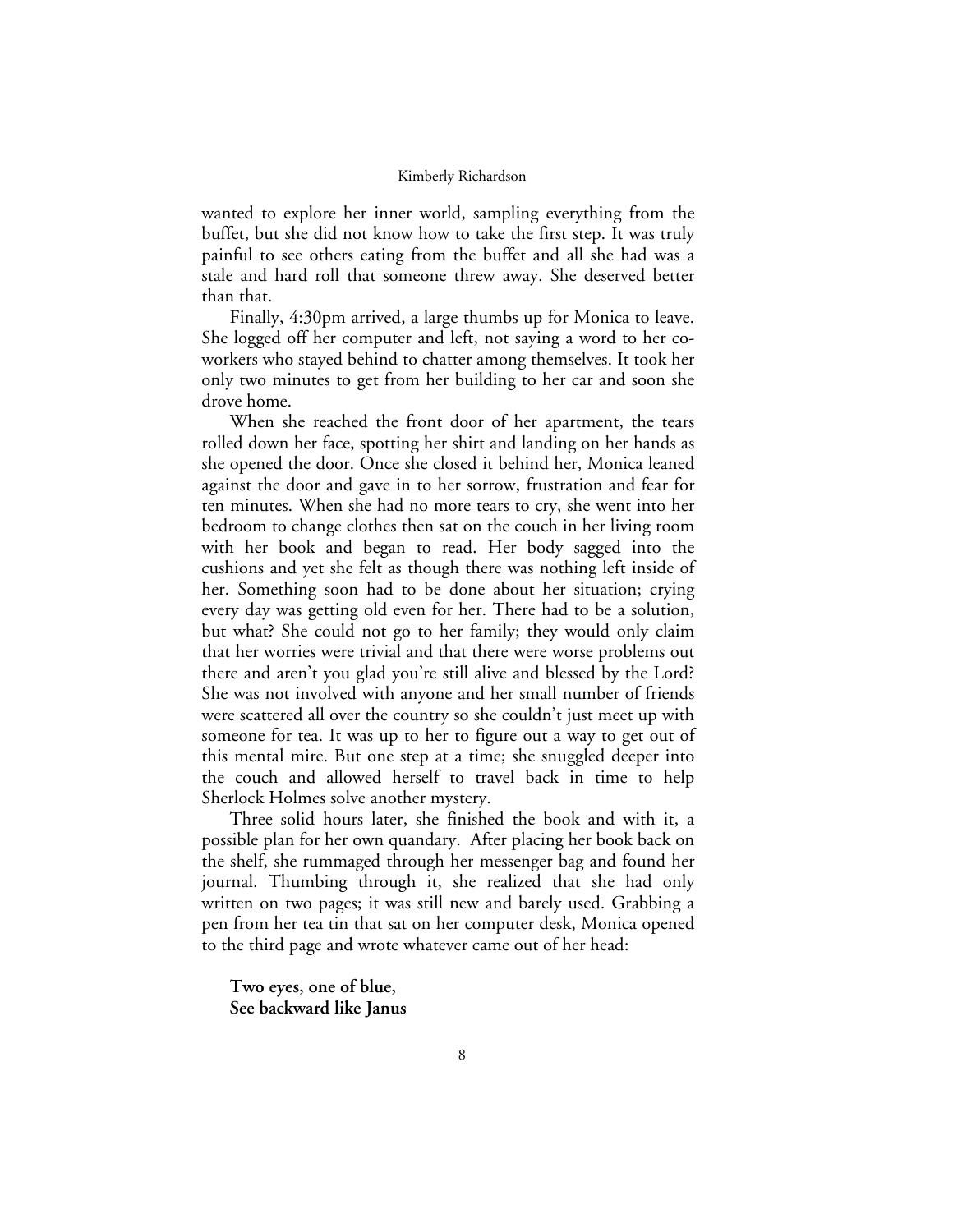**Except I got a better deal. Past reflections are seen Across the orb, milky undertones Surfacing like an oil slick That smells of rose petals. Two eyes, one of blue, Are used to pour through ancient tomes That tells of Mankind's history From hard earned intellect To widely practiced hedonism. I count myself Among the less fortunate, those who See while using their own will. My frequently worn glasses Humble me. Two eyes, one of nothing.** 

When she finished writing, she read over her words to see if they made a modicum of sense to her; to her satisfaction, they did. Feeling somewhat better, she turned to the next page and poured out more of the putrid black ink that internally corroded her; four hours later, she placed her pen and journal on her coffee table, walked to her bed in a haze and fell into a deep and satisfying sleep once her head hit her pillows.

"This is NPR, National Public Radio."

Monica rolled one eye open to check the time on her clock; 6am glared back at her in red LED lights. She blinked twice then rolled out of bed, feeling better than she had in several weeks. Walking to her kitchen to make a pot of tea, she noticed her journal. For a moment, she wondered if last night even occurred, that her four hours of writing were only in her creatively starving mind. She prepared her pot then walked back to her couch and flipped through her journal. Instantly the words blazed on the page as her eyes made contact with them; poems and flash stories created from ideas and frustrations that had been bottled up for so long. Her release into the journal soothed her and made her feel confident; this was her help, her life preserver in the dark sea of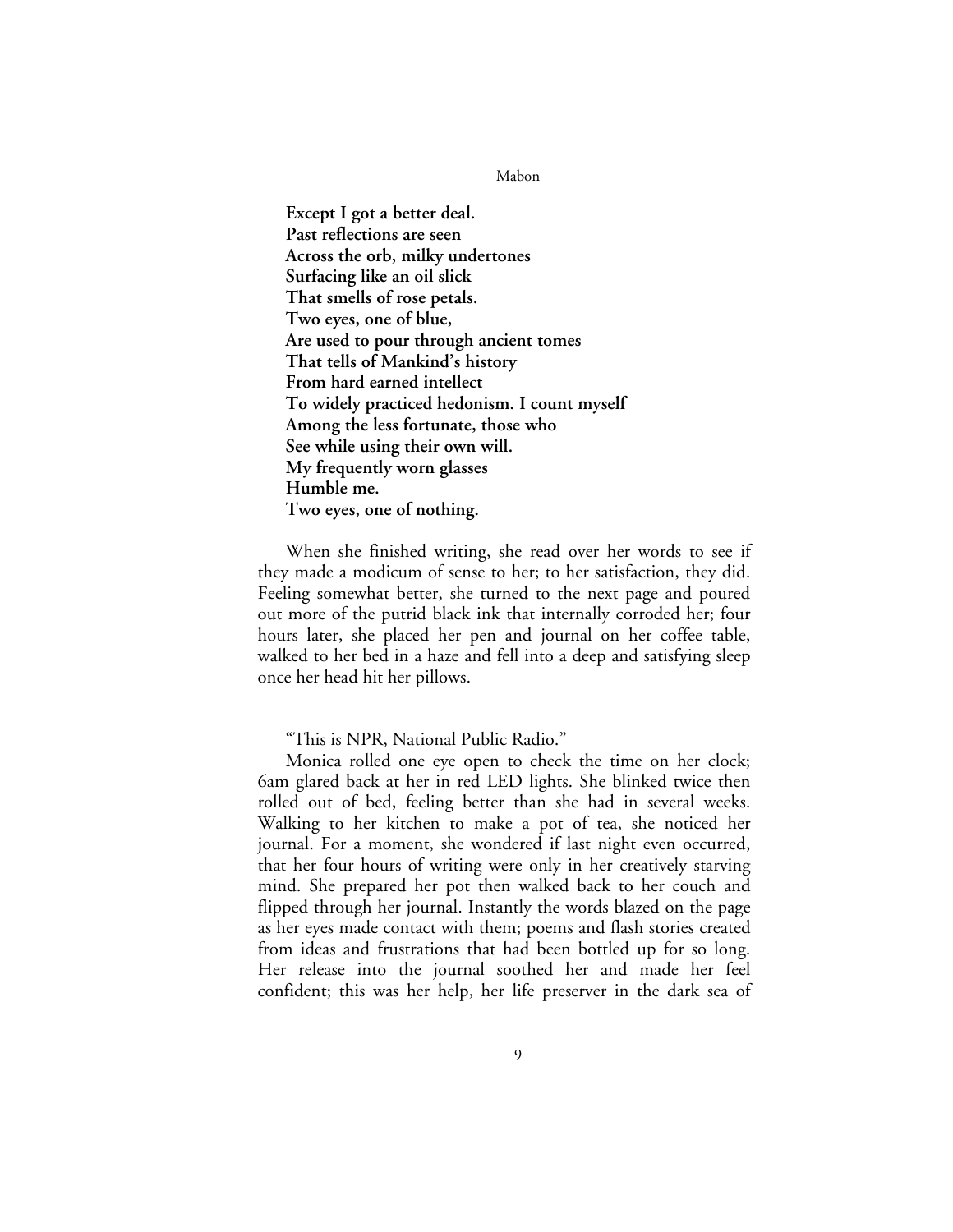melancholy and wasted time. Monica grinned and hugged her journal close to her body. Finally, a form of salvation had arrived.

At 8:01am, Monica stared at her computer screens at work, trying to figure out the best way to fix her current snag without it getting too hairy. She fumbled through her stack of papers, wondering if this was some twisted form of déjà vu. Thankfully her supervisor did not need her results until tomorrow yet she wanted to tackle the problem before anything else cropped up. After sorting through more documents, she found what she had been searching for and typed her response in the blank spaces on the electronic form. As she typed, her eyes casually glanced over to her journal lying on the desk, ready and waiting for her next outpouring of words and thoughts. For the first time in quite a while, she could breathe.

That night after finishing off yet another book while tucked in her bed, Monica dreamt of sitting in front of a massive blank canvas that stood in the middle of a warehouse. She wore a pair of baggy green pants with the legs rolled up to her ankles and a paint splattered men's Oxford shirt with the sleeves rolled up. She was barefoot with an ankle bracelet that jingled when she moved. Her hair was pulled back into a messy ponytail while two paintbrushes stuck out from it. A white paint smudge stained her left cheek, but she paid it no attention; her entire focus was on the canvas. She held a thick paintbrush in her left hand that dripped cerulean blue paint; it tingled with anticipation of being used by her. It wanted to convey her thoughts into shapes on the blank canvas. Outside, the sun beamed with pleasure, sending its streams through the many windows of the room, warming it just right. Monica scraped her bare feet along the canvas-covered floor, feeling the roughness against her soft skin and she shivered with pleasure. While John Coltrane performed <u>Blue Train</u> on her CD player, Monica thought and thought and thought some more, then dove into the canvas with a bold strike of her cerulean blue. She stepped back, eyeing her first mark then, with a slow and satisfying smile she dove in again, only letting up to change brushes and colours. First blue followed by viridian green that later complimented a blood red mixed with gold. The myriad of colours made her dizzy, but she continued on; whatever lay behind the blank canvas had to come out. It was up to her to coax it out from its shell.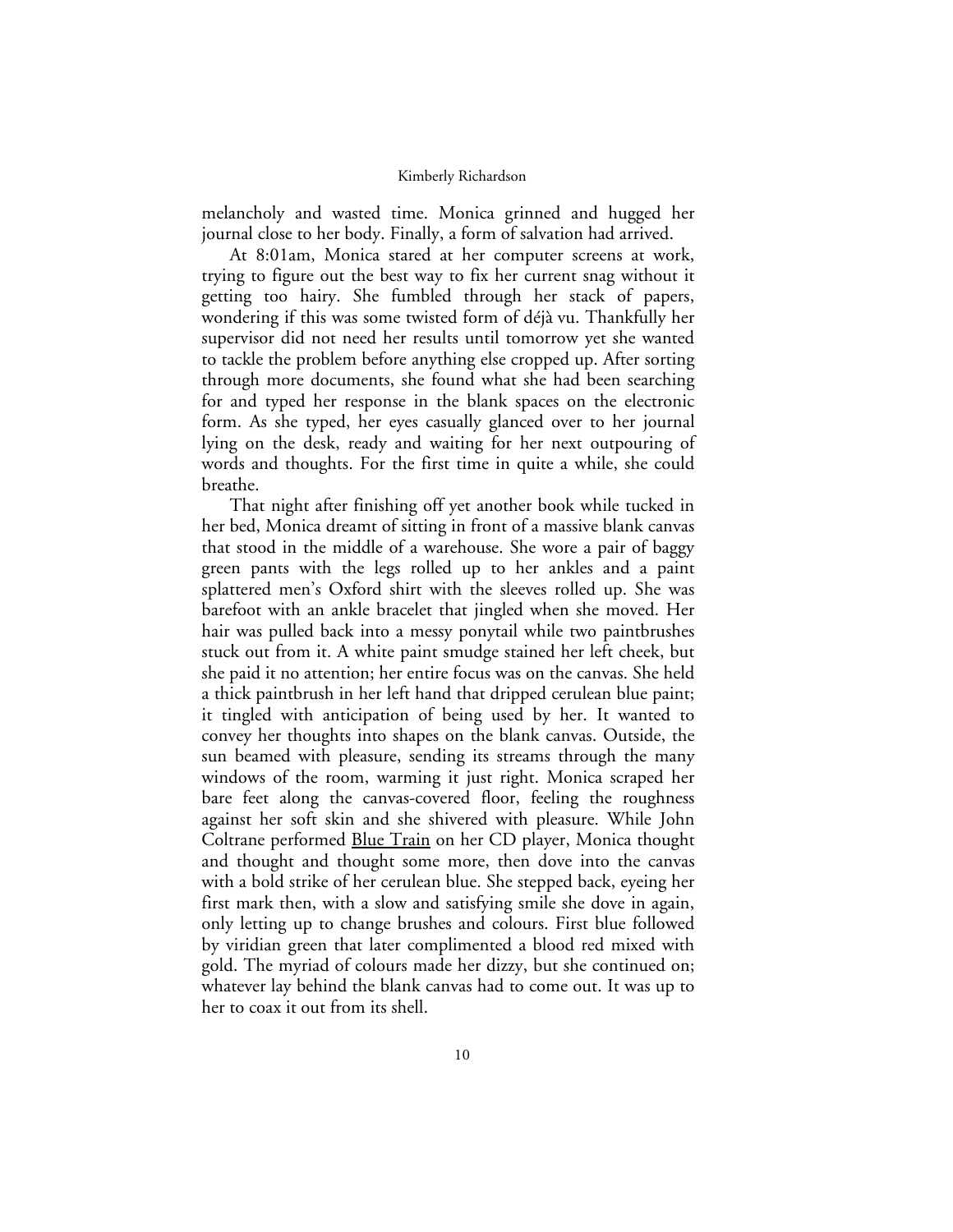Her strokes were bold and curvy, uneven and taut, but she refused to stop even if she made a mistake on the canvas. Art was something not to be restrained or held back just to please the masses; Art lived to dazzle and inspire others, inflaming passions and dares into their own creative worlds. What she had to offer was no less than others' attempts. She painted as if her life depended on it, giving up every morsel of herself so the painting could come out. She painted all day and all night, never realizing that the sun had gone down, giving up its reign on the sky to the moon. Her CD was on constant loop so that she would not have to keep walking back and forth to the CD player. She wanted John with her during this time; his playing helped ease the cramps in her hands as she painted. Where there was once a blank canvas now showed a chaotic blend of stripes and lines, zigzags and curves, all made with many colours. The myriad of shapes and designs had a somewhat orderly look to it, as if the chaos was truly planned. There was a method to her madness and Monica was proud of it. When she awoke at 6am the next day, she felt even better than before. She woke up with a plan.

 "I still don't understand why you're doing this. I mean, you're making great strides with the company, the department loves you, and you have proven yourself to be one of our better employees. I just don't get it," said Morgan while sitting at his desk and shaking his head in denial. Monica sat across from him with a determined look in her eye. "I just don't get. Was it something we did?"

"No, nothing like that, but I feel that this is right for me," she replied with a calm voice. "I have been unhappy for several months and this was my only option."

"I can look into raising your salary!" protested Morgan as he gripped his empty coffee mug in frustration. "How does \$50,000 sound to you? \$60,000?"

"I'm sorry, but my two week notice stands. I will begin clearing out my desk today. Thank you for all you've done." Monica got up and walked out the door without a backward glance, leaving Morgan in a state of frustration, anxiety and worry. While staring at the chair once occupied by Monica, he reached into a side drawer and pulled out his trusty bottle of antacid tablets. He popped three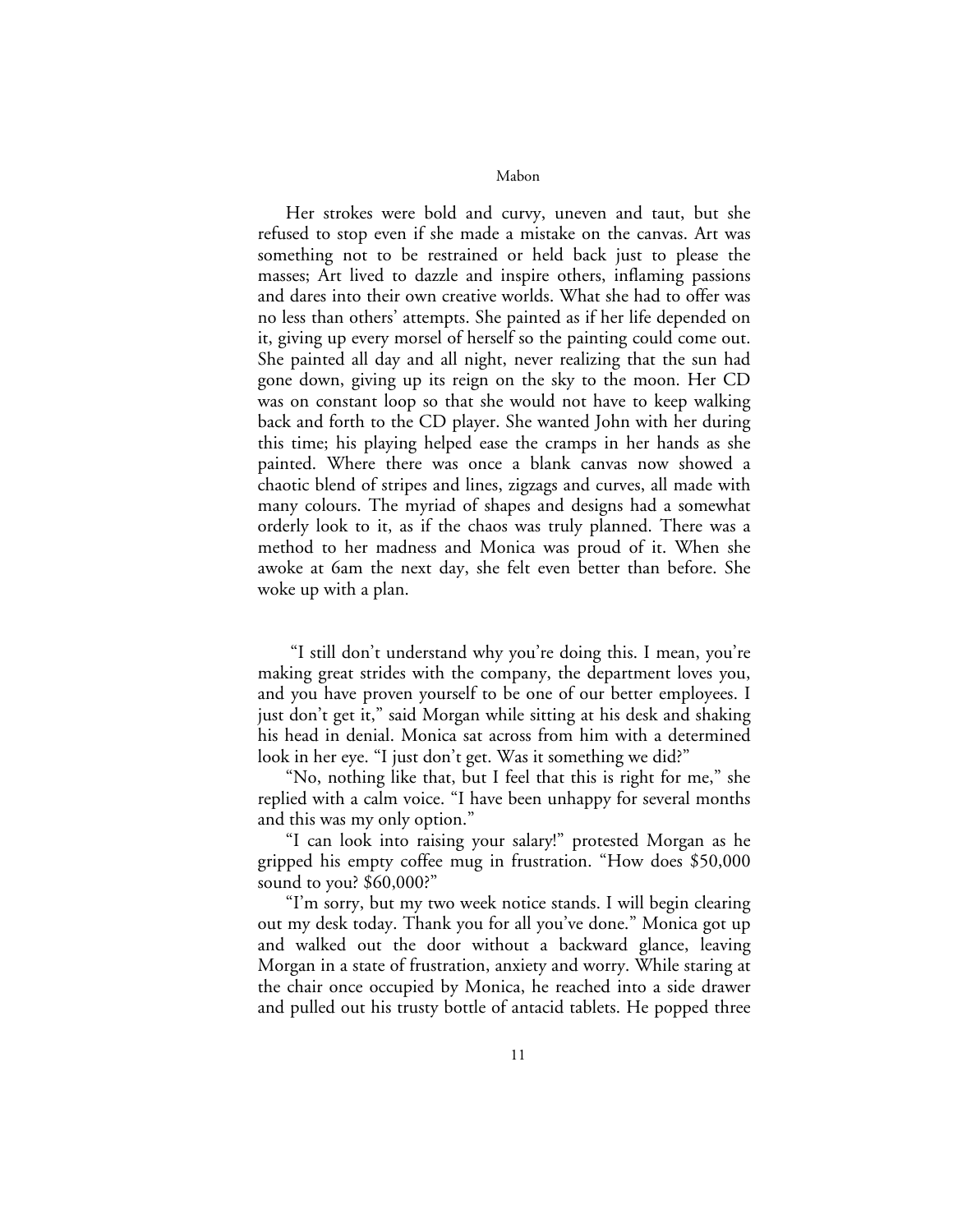large tablets in his mouth and chewed them as if they were pieces of candy. Two-week notice, he thought as he chewed. He never thought that Monica was unhappy with her job, not even in the slightest. He had always prided himself on making sure he took care of his employees; Morgan made sure that they steadily received signs of appreciation. His face drew a blank while his mind replayed Monica's speech over and over.

When Monica reached her desk, she released the breath she had forgotten she held inside of her. At once, all of the stress, confusion and frustrations rolled away from her body, leaving her limp like overcooked pasta. She was free and while her rash action was terrifying, it also liberated her. Monica sat at her desk facing her monitors, but nothing on them made any sense to her. The new email alert sounded through her speakers and, glancing down at the bottom right corner, noticed that Morgan sent an e-mail titled ON A SAD NOTE. She rolled her eyes in exasperation then clicked it open.

IT IS WITH GREAT REGRET, began the e-mail, THAT I MAKE THE FOLLOWING ANNOUNCEMENT; MONICA BURTON JUST TURNED IN HER TWO-WEEK NOTICE. I AM VERY SORRY TO BE LOSING ONE OF MY BEST EMPLOYEES IN THIS DEPARTMENT. THEREFORE, THE ENTIRE DEPARTMENT WILL BE TAKING MS. BURTON OUT TO LUNCH IN TWO WEEKS AS A FOND FAREWELL. PLEASE SCHEDULE ACCORDINGLY. THANK YOU.

Monica read the e-mail then deleted it from her account. She glanced around to her co-workers at their desk, trying to read their faces while they too read the e-mail. Well, it's Sydney or the Bush, she thought, bracing herself for their reactions. Five seconds later, Erica jumped up from her desk and ran over to Monica's with a look of profound sadness on her face.

"I just can't believe it!" she said while wringing her hands in nervous exasperation, "I just can't believe it. Why would you quit your job, Monica? I thought you liked it here!"

"I'm just ready to move on," she replied with a ghost of a smile on her face as she tried to turn back towards her monitors. Of course, that action was now near to impossible, for everyone else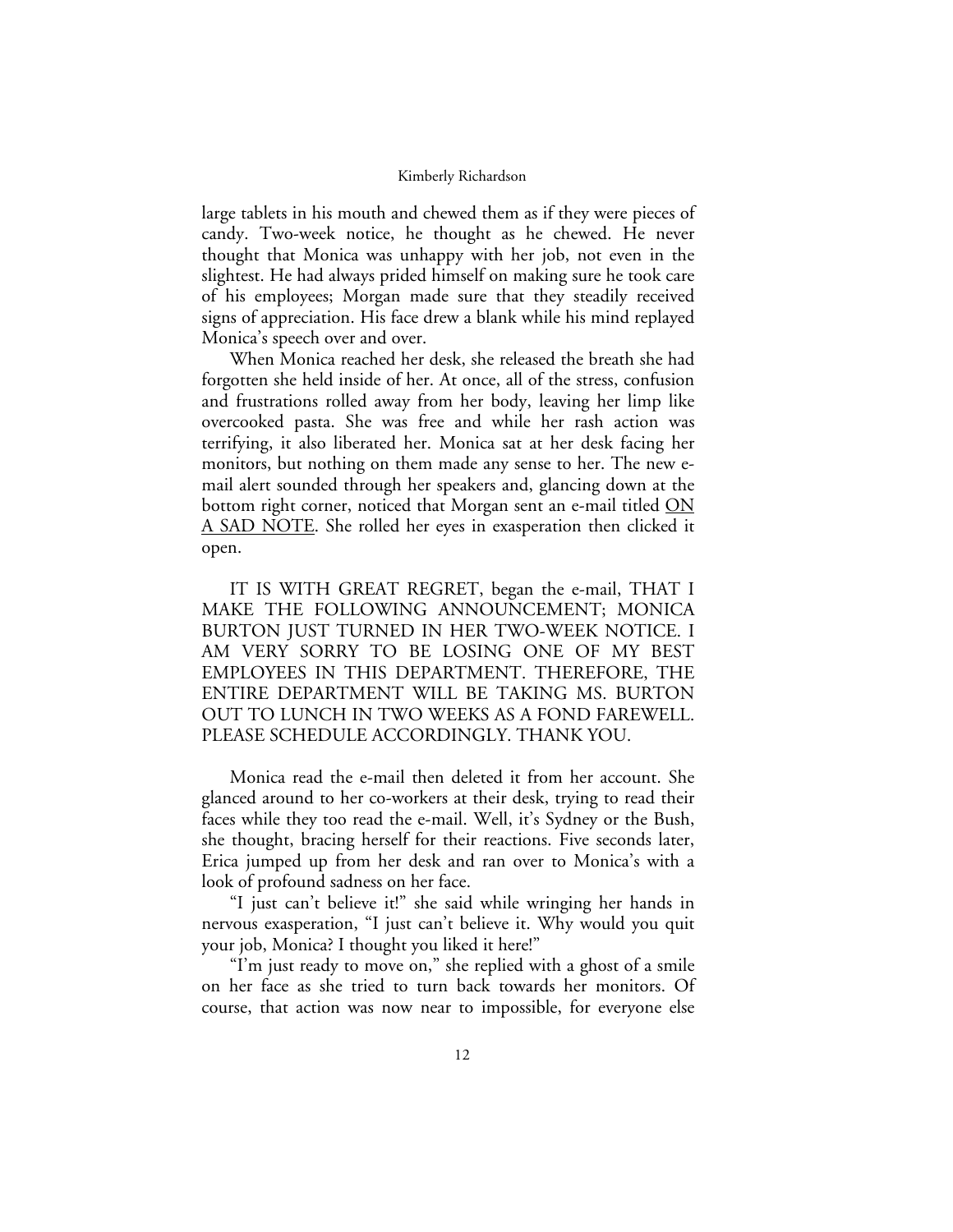had gathered around her desk, each with the same look of sadness on their faces. Monica couldn't believe it; you guys did not care for me when I was an employee and NOW you act as though you care, she thought while a slow smile spread across her face. It was too much and yet humourous at the same time.

"Oh Monica, we are so going to miss you!"

"We always liked working with you, Monica!"

"So, what are your plans?"

"Is your husband going to be the breadwinner now?"

Monica just smiled at their questioning faces. "I just decided to change my life," was all she said, much to the disappointment of her co-workers who persisted in asking more questions. They asked their questions not out of concern, but simply to be nosy and pry whatever information they could gather from her life. Since she was the secretive one in the department, they had to know something about her and what she did after work. Monica, however, would not give them an inch. Much to their disappointment, she turned back to her monitors and resumed working, ignoring them completely. After several minutes passed, they gave up their futile questioning and went back to their own desks, some angry at Monica's attitude towards them. In Monica's mind, work had already become a distant memory of the past. She worked in a mindless state, her thoughts focused on the time to go home and the other half of her "plan".

4:30pm finally arrived just as she lifted her head from reviewing some papers. She yawned and stretched then looked around; everyone else was gone for the day. They did not even say good night to her, but then again, did they ever in the past? She placed her papers in a neat stack then pulled out a pad of paper and one of her purple pens. Thinking for a moment, she placed pen to paper and began to write.

# MORGAN,

ALTHOUGH I GAVE MY TWO WEEKS NOTICE TO YOU TODAY, I HAVE DECIDED TO MAKE TODAY MY LAST DAY. PLEASE FIND MY PASS CARD NEXT TO MY PHONE AND ALL PERSONAL ITEMS REMOVED FROM MY DESK. THANK YOU.

MONICA BURTON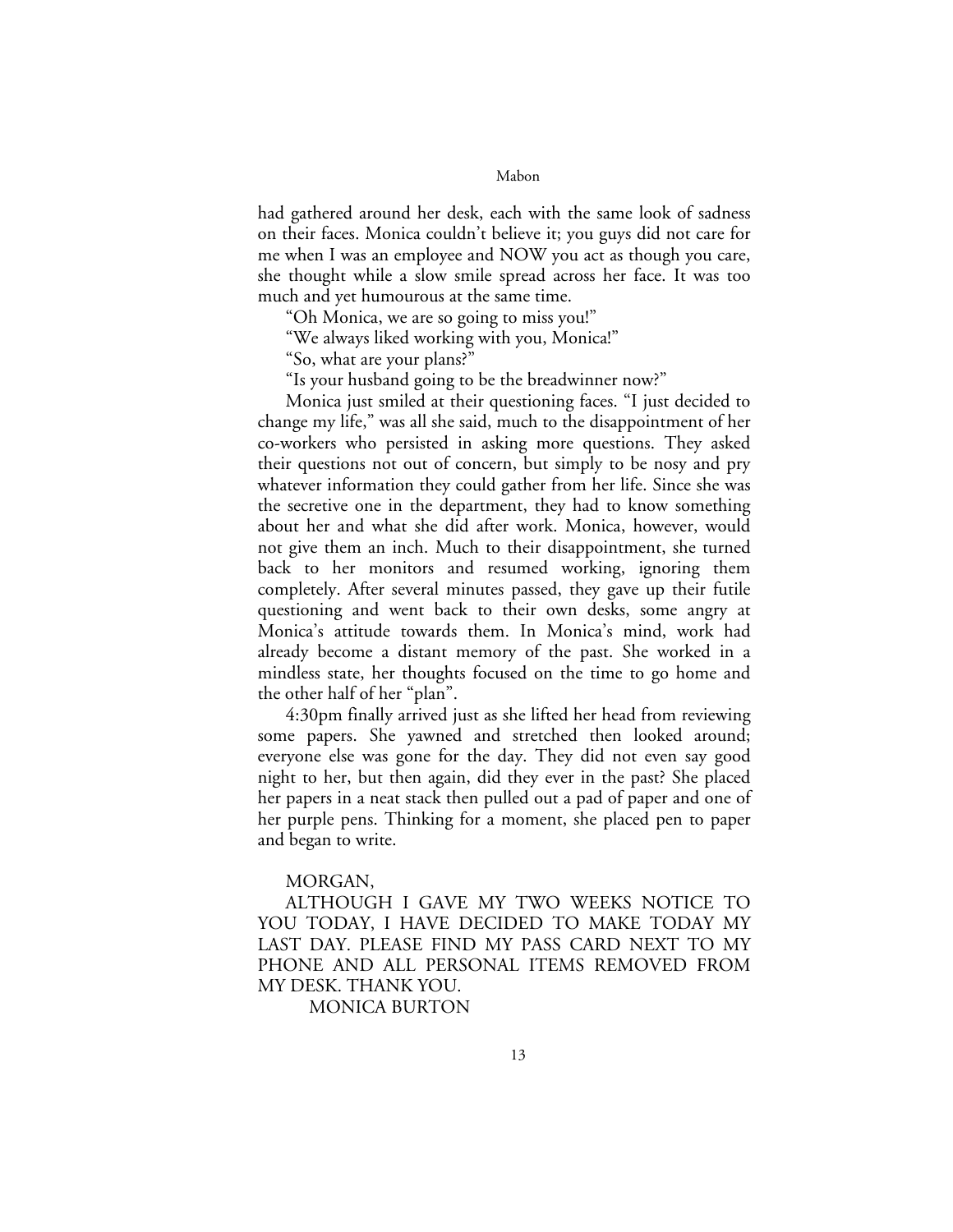She signed her name to the letter, tore it off the pad and reviewed it, placed it in an envelope under Morgan's closed door and then walked back to her desk and cleaned it out. 20 minutes later, the dirty job was over and Monica walked out of the company's doors with box in hand for the last time.

Monica stood in the main hallway of a massive library that held books of every genre and subject; books were also stacked from the floor to the ceiling or in messy piles that one could spend hours sorting through just for the sheer fact of taking on such a task. She closed her eyes and smelled the scents of the place: glue, paper, leather, musty dreams and archaic words, all mingled together that made her head swoon. She wanted to bathe in such tempting scents for she knew that it would only aid her in her search for something greater, something that explained just who and what she was with regards to the rest of the world. After sniffing the main hallway for a time, she opened her eyes and walked while noticing the gigantic windows that revealed a verdant valley that stretched on for miles, mingled with a sky so blue that one would be moved to tears just catching a glimpse of it. Her bare feet made no noise as she walked on the cold marble floor. As far as she could tell, there was no one else in the library, but just her and the thousands of books.

Sunlight beamed through the windows and landed on some of the piles and stacks, giving the books an eerie yet pleasing glow to them. She stopped at one point and ran her hand along a weathered brown leather book with gold letters embossed on top that read *THE HISTORY OF TEA*. She thumbed through the tome, causing a flurry of dust to fly straight into her eyes and nose. She sneezed once then laughed as the sound traveled through the library, echoing through the many cases that she had not even begun to peruse. She looked behind her in curiosity, wondering if anyone had heard her sneeze then remembered that she was the only person there. Satisfied, she continued reading about the history of her favourite beverage. After some time had passed, she pulled the book from the pile and sat down in one of the comfortable wingback chairs to give her legs a rest while reading. She snuggled into the chair, feeling it enfold her, and then opened the book to where her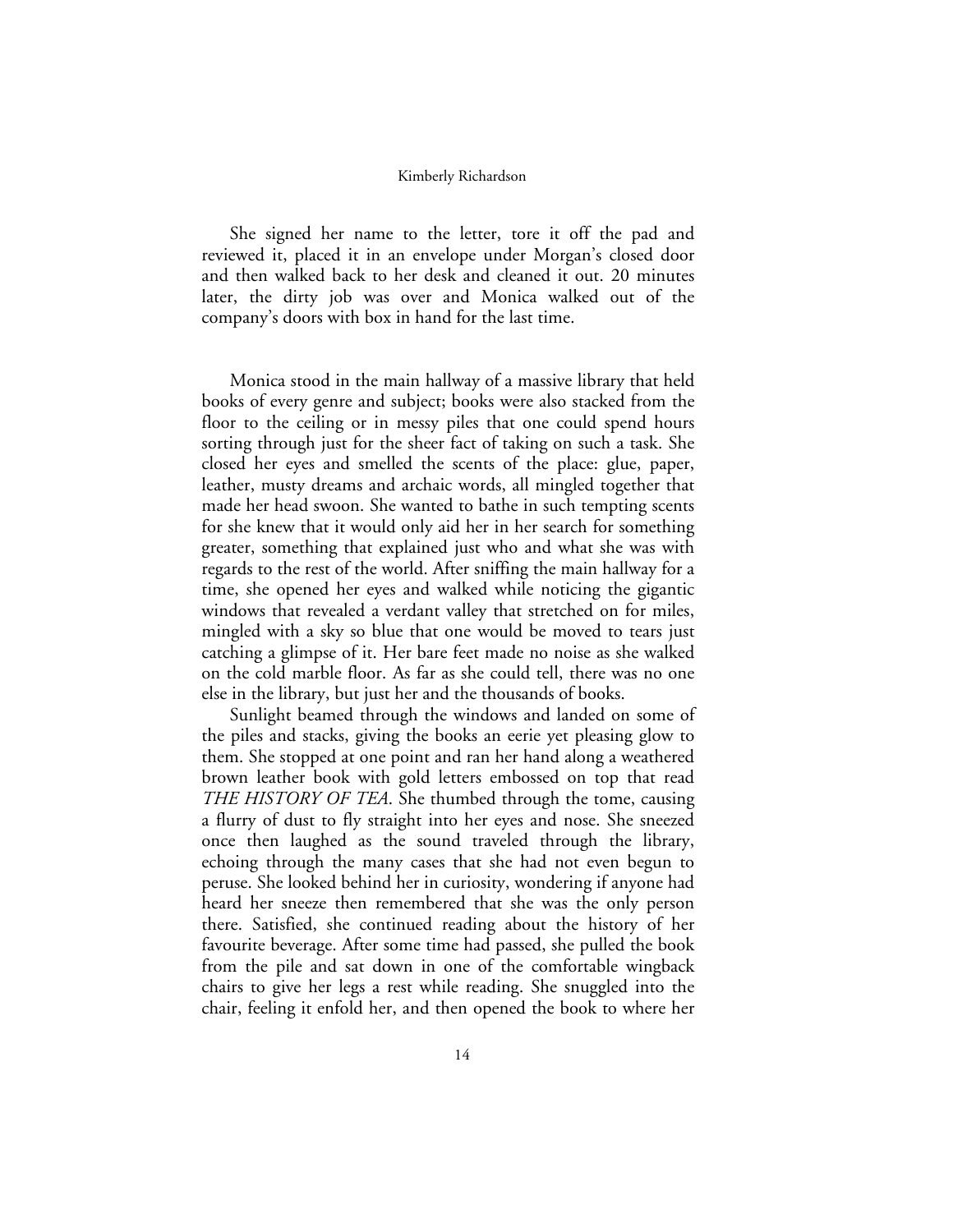finger held the page and continued to read. The sounds of her turning the pages echoed down the hall, but she did not care for she was in heaven. Unfortunately for her, she woke up.

It took her five days to pack all of her belongings and move them into her car and a U-Haul, while taking off an hour each day to do research towards her next step. She wanted out of her current city, ready to wipe the slate clean and move to a new town. During one day of research, she decided on a small artistic town four hours away that spoke of promise and a chance to really live the life she so desperately wanted. After making a couple of phone calls to inquire about a place to live, she confirmed a two-bedroom apartment near the library, ready and waiting for her to move in. Once everything was done towards the apartment, she contacted her former place of employment and told them of her new home address and to please forward any future mail there. She also discovered a bookstore that was currently looking for an assistant manager in the new town. She faxed off her resume in the morning, spoke with owner in the afternoon and had the job before the sun set. Monica couldn't believe how easy her transition had been, but it was. This was yet another good sign that she was making the right choice.

On the last day, she stood in the middle of her empty living room, looking around at the bare walls with a slight sense of wonder.

"As soon as I move into my new place, I am going to play one of my Frank Sinatra CDs while drinking a glass of raspberry lemonade," she said to herself then walked out of her old life for good.

The trip was amazingly simple; her old and new lives were connected by one reasonably well paved four-lane highway. Monica left at the crack of dawn, hoping to get her new life started on the right foot. When she pulled out of her old parking lot, she took a deep breath and released it through her nose, only looking ahead and never back. She drove by her old place of employment and waved to the menacing building with its tinted windows. The sights and sounds of her old place seemed to lose their colour as she drove by them, but not once did she look back. When she and her car named Pierre hit the highway, Monica began to laugh while tears rolled down her face. It felt good to have the tears come not due to sadness, but because of happiness. After her eyes finished their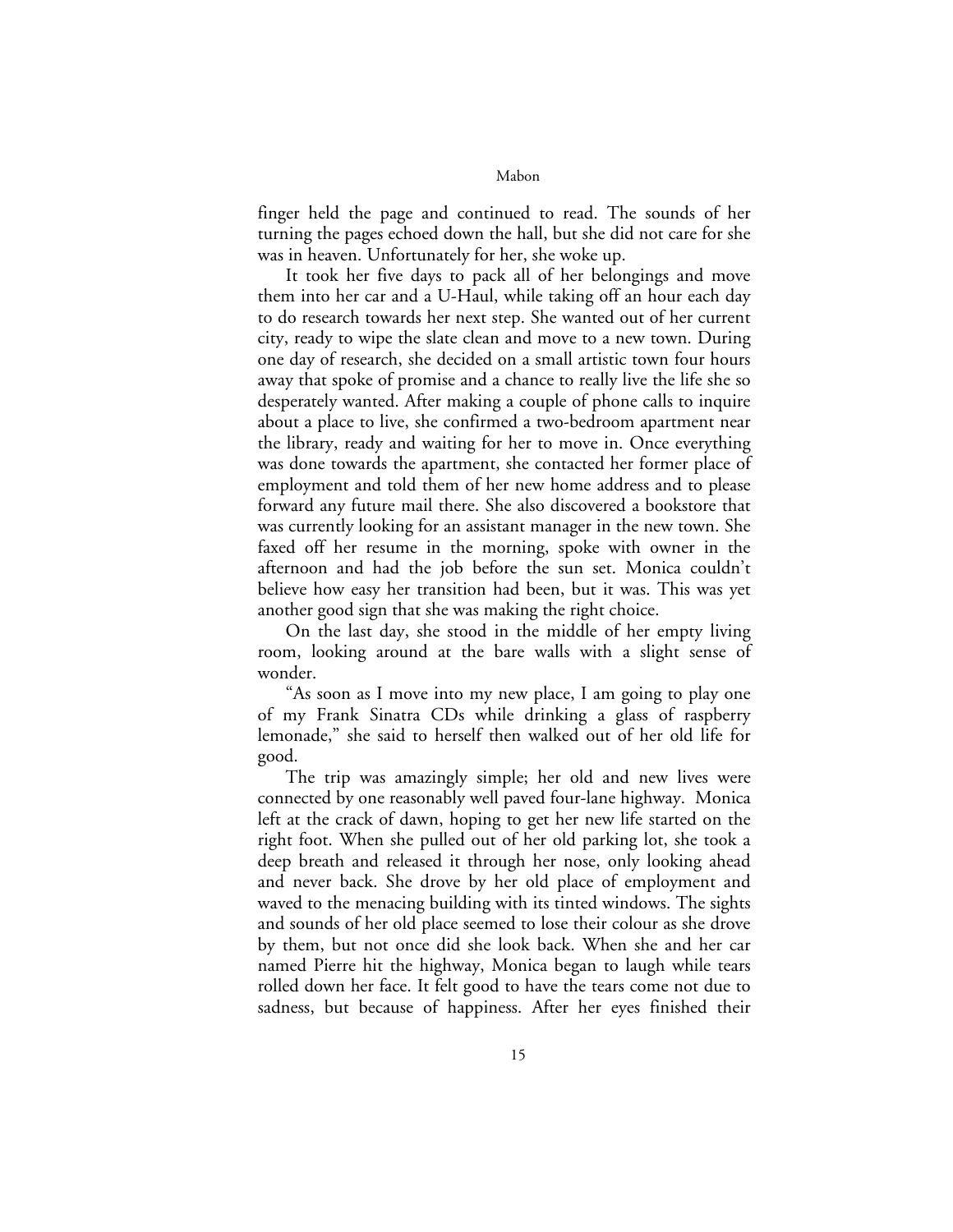watery sacrifice and her face felt tight due to the dried tear streaks, she thumbed through her music to see what would begin her oneway trip. She had her CD cases splayed on the passenger seat, ranging from soulful jazz vocals to French chanson to Goth/Industrial to folk to her Vocal Muses, Tori Amos and Kate Bush, as she enjoyed the sunny day with a bottle of iced green tea and mojito mint gum.

Monica's eyes focused on anything that looked interesting on the highway, including a tree with shoes of all shapes and colours tied to the branches. It fascinated her so much that she stopped the car on the side and took several pictures of it with a promise to increase their size once exposed and hang them in her new living room. In her past place, she barely had any art hanging on the walls due to a lack of time. Now she would make the time for art no matter what. Suddenly, she felt lightheaded and began to giggle.

"Time for a little Tori, I think," she said while opening the case with one hand. She popped the CD in her player and gave in to Tori's words that made no sense and yet did at the same time, coloured with images and thoughts too personal to be shared yet shared anyway. While Tori sang, Monica's mind wandered to an incident that occurred several days ago between herself and her mother. While Monica desired to live a life of one's own choosing no matter the cost, Diane, her mother, thought otherwise. Her father, Charles, had died five years ago due to a stroke so Diane did everything she could to fill up the gap left by him. Unfortunately, Diane's life was filled with trying to please others and worrying what others thought of her, even if they mattered or not. She also craved control over anyone as a tactic to fill up her void due to low self-esteem. Creativity, while a cute hobby, did not pay the bills in her mind, so when she received the phone call that her daughter turned in her two-week notice at her high paying employer, she was more than just a little concerned.

"I thought you liked your job, Monica," her mother said with a worried tone on the phone. "I thought everything was going okay."

"It was for a time, but then I realized that it was not for me anymore. It's time for me to move on."

"So, do you have a new job set up?"

"I'll be working in a bookstore."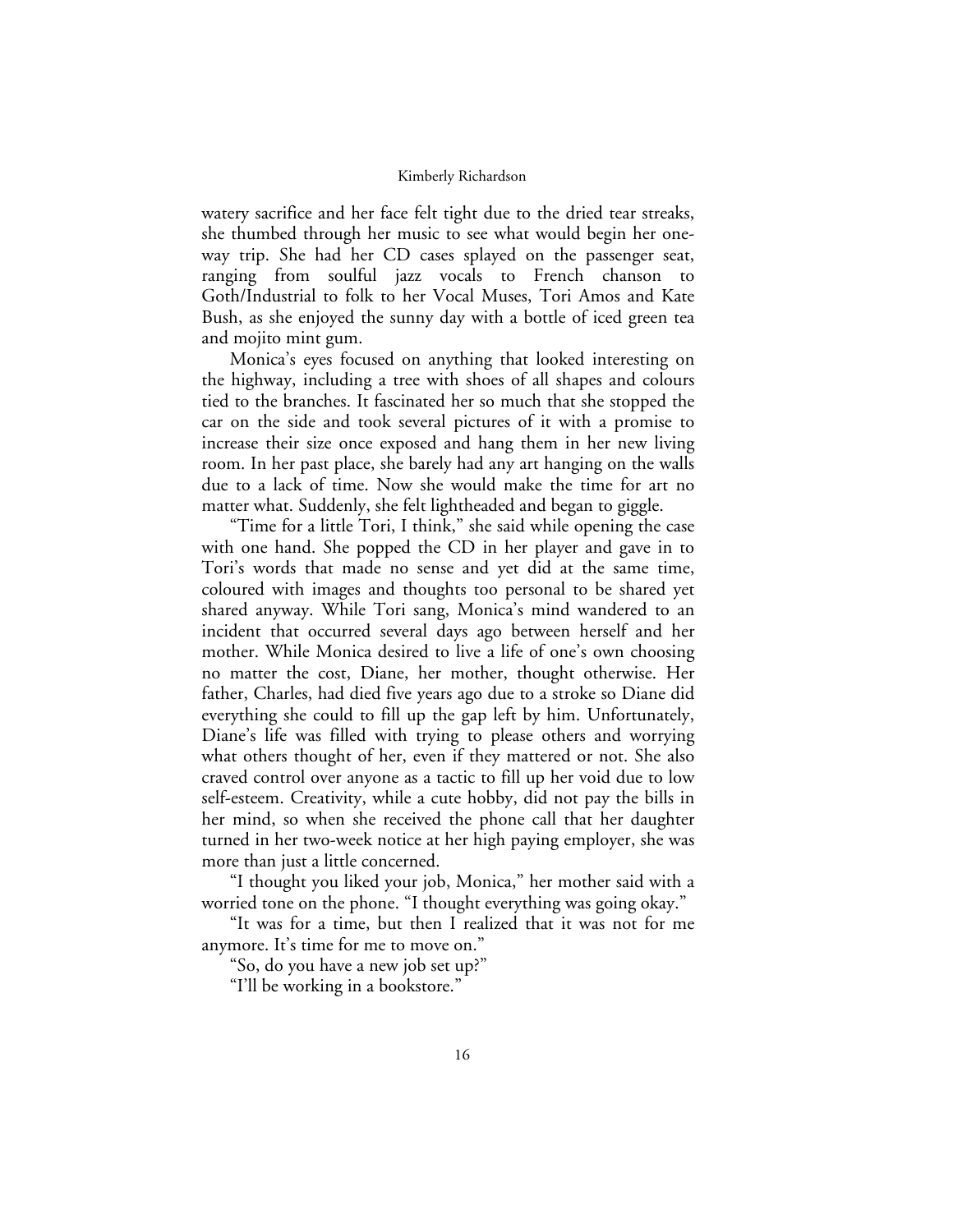"So, you mean to tell me," said Diane with rising anger, "that you gave up your \$40,000 job just so you can float around with some damn bookstore? Is that what I'm hearing?!"

"No, not float around, but work more on myself, to which I've not been able to do. I want to explore and find out more about myself and-"

"You know, you really disappoint me, Monica. I thought I had raised you better than that. Why in the world would you want to do something that foolish? I kept telling you to save your money just in case if you ever lost your job!"

"And, I did, too." Monica tried hard to keep calm, but found it increasingly hard to do so while listening to her mother prattle on about matters that simply no longer interested her.

"No you didn't! I know you didn't!"

"So, why did you ask me if you already knew the answer?"

"Don't get arrogant with me."

"Not trying to, but I simply wanted to know why you would ask me a question, only to decide that I must be lying. Explain that to me, please."

"I am just so disappointed in you right now. I spent so much money sending you to the right schools, only to watch you fail like this. I . . . just don't know what to say."

"Well, let me put it to you like this," said Monica, relieved that she found her spine again. "My life is my life and no one else's. You, as a parent, did a good job in raising me, even after Dad's death. Am I pregnant? Am I doing drugs? Was I ever disrespectful towards you or Dad? No, I was not. The only problem you have had with me was my spending habits when it came to books and when I forgot to send Dad a birthday card last year when he was out of town even though I called him. Honestly, Mom, if that is all you've been worried about, then consider yourself lucky." Monica went quiet after her speech, satisfied that she had done the right thing even if her mother thought otherwise. "I am only four hours away; you can come by and visit anytime-"

"You never invited me to your current apartment!" Monica sighed; this was not over yet. She tightened her grip on the phone and continued her defense.

"Yes, I did. Many times, in fact. Yet, how many of those times did you accept?"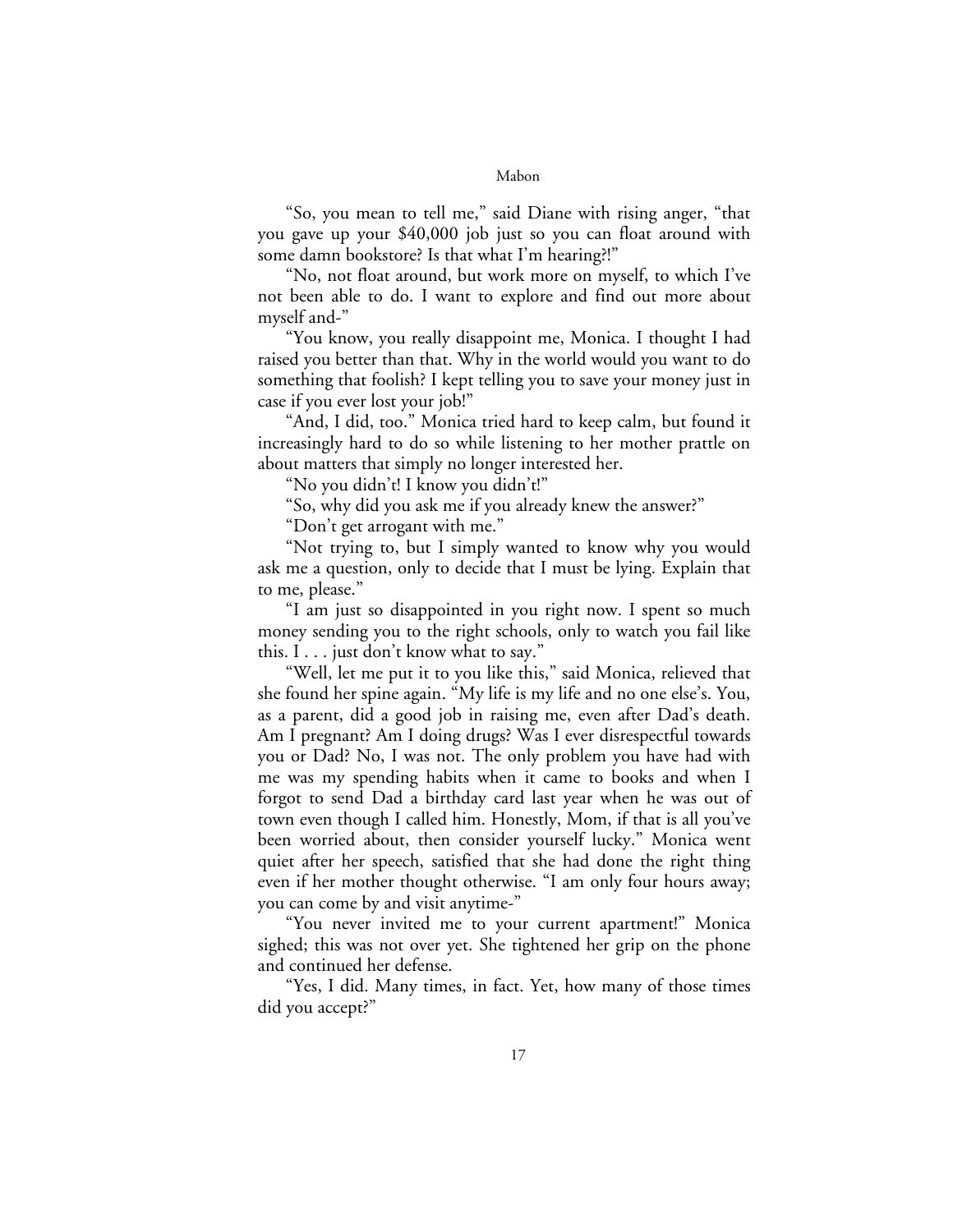"Well, there was that one time I came over and you did not want me upstairs because you had company."

"Okay, and what was wrong with that? You weren't even staying long, remember?" Monica took a deep breath, feeling the air whoosh out of her lungs. "Why are you insistent on people not being perfect? Why do you try to measure others according to your scale? People are not going to measure up as long as you do that. We, as humans, are not perfect. Never have been and never will. However, why do you spend time focusing on what people don't do as opposed to what they do? Also, why do you always focus on the past? The past is gone; let it go. The incident you just spoke of happened over a year ago. Why do you do that?"

Diane was quiet; Monica wasn't sure if that was a good or bad thing so she went on. "I am moving to a smaller town. I have already picked up a job as an assistant manager at their bookstore. The pay is less, but it suits me. Anyway, I have no outside bills and I have been saving my money. You always said that everything happens for a reason; I know it is true now." Diane was still quiet on the phone, leaving Monica to wonder if she hung up on her or not. Finally, Monica said, "I love you even if you hate my guts or not-"

"I don't hate your guts, Monica. I just worry about you, that's all."

"I appreciate that very much. It shows you love me. However, I am 35 years old; time for me to strike out on my own. If I fail, then I fail. If I succeed, then I succeed. But the point is that I go on after learning whatever lesson I received."

"I know, I know . . .I just wish you could have told me this sooner."

"It was going to happen sooner or later."

The two met up later that night for a celebratory dinner at Diane's small yet comfortable home. After her husband died, she moved out of her larger home and into something that would give her enough room without it being too much or too cramped. The dinner was light and pleasant and afterwards, the two shared a bottle of wine and talked of the good ol' days when Charles was alive. They laughed, cried a little, and then Monica got up to leave. Her mother opened the door for her then hugged her as if she would never see her only child again. When they pulled away,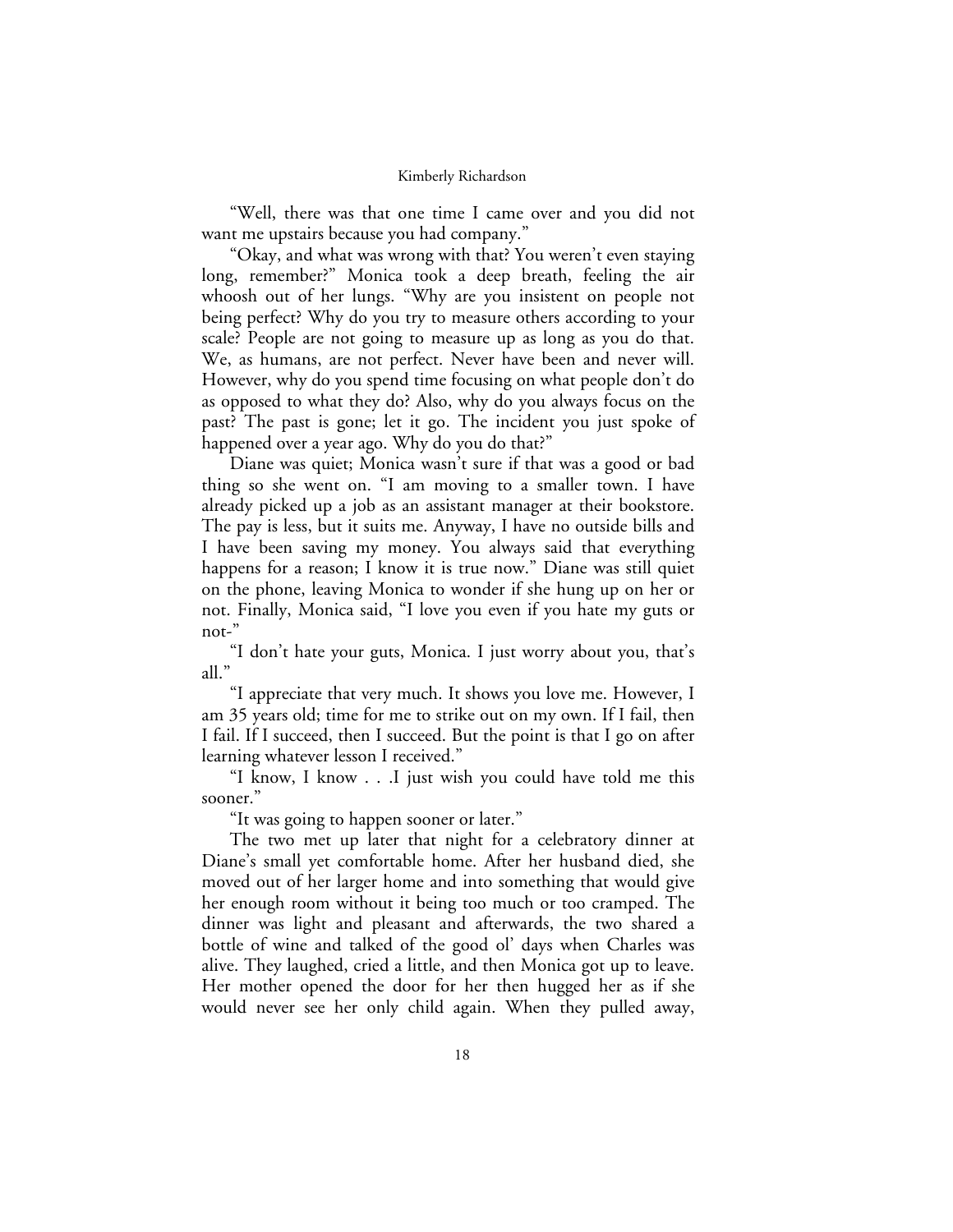Monica saw tears on her mother's face. She wiped them off with her hand, smiled then left. Diane watched her daughter's car drive off until she could no longer see her lights.

Four hours of smooth driving later, Monica saw a red and orange coloured wooden sign welcoming her to Mabon. She smiled as she drove by then her eyes focused on the upcoming scenery: massive trees loomed on either side of the main road, their branches hanging over just enough so as to provide comfortable shade for the pedestrians who walked on the rather wide bricked sidewalks. Stores with colourful awnings and signs faced her on both sides of the street; several people sat under bright blue umbrellas in front of what looked to be a café named **J.A.V.A.** Monica made a mental note to check it out later today if she had time while her new place of employment named Wenchang Books stood next to it. She pulled her car into a close parking spot and got out, stretching her legs and arms as she smiled, feeling the filtered sun's rays on her face. She closed her eyes in a moment of triumph; she was actually here.

"Are you applying for our resident scarecrow position?" Monica opened her eyes and, realizing that her stretched out body was indeed ready for troublesome birds, brought in her arms and legs and turned to find the source of the voice while her face turned redder than a tomato. A man sat at one of the tables in front of the café with a cup of what looked to be tea and a book face down on the table. Monica grinned as she walked up to the commenter.

"Thanks," she said in a jovial mood, "but I have already accepted another position in this town, one that has far better benefits."

"Ah, and that would be-"

"Assistant manager for Wenchang Books." The man's eyes widened for a moment then relaxed as a grin crept on his face as he took a sip of his tea.

"Assistant manager, huh? Well, so you're the one everyone's been talking about. Welcome to Mabon," he said as he took another sip. He placed the cup back on the table and sighed. "Ah, there is nothing better than a good book and a cup of tea, wouldn't you agree?"

"Oh yes, I agree most heartedly. There's nothing like a good cup of tea-"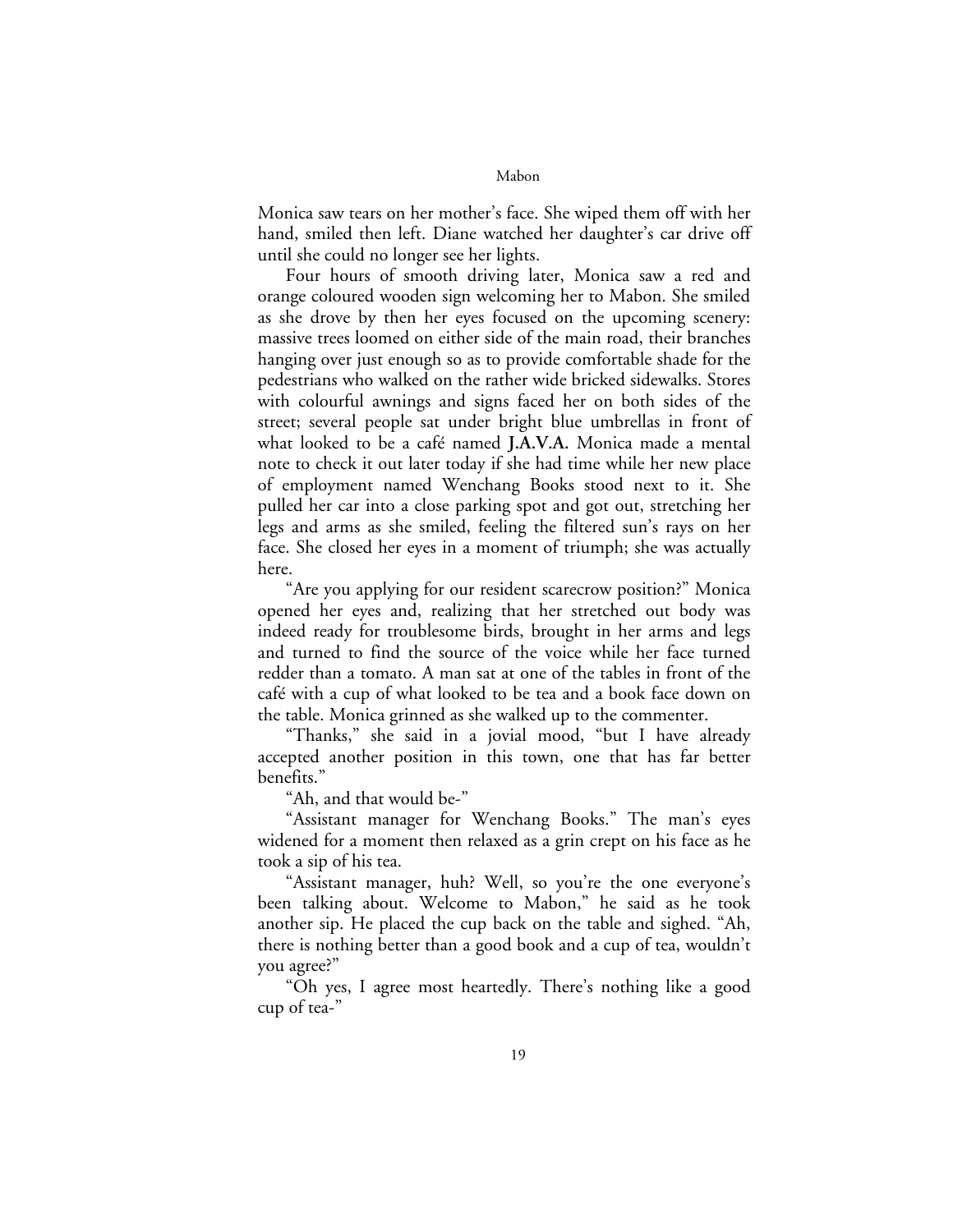"Or chai."

Monica grinned. "Or chai."

The man finished off his cup then got up while placing his book in his worn leather satchel. "Well," he said while stretching and yawning, "it's time for me to get back to work. But still, welcome to Mabon." He walked around the table towards her and held out his hand. "My name is Benjamin Algren and I'm the English Literature professor at Janus, the liberal arts college here in town." Monica took his hand and gripped it tightly.

"I'm Monica Burton. Nice to meet you."

"Pleasure is all mine, Monica."

Benjamin released his hand from her grip and walked to his navy blue car, waved again then drove off, leaving Monica still on the sidewalk, still waving, still grinning like a schoolgirl.

"I see our Lit prof has introduced himself to our new resident," said a warm voice behind her. Monica turned without any surprise to face a 50-ish tall and slender woman dressed in black sandals, black yoga pants, purple short sleeve shirt and funky coloured jewelry that accentuated her short and spiky grey hair. The woman pushed her glasses up her crinkled nose. "So, you're Monica, huh," she said with a genuine smile on her face. "Name's Miranda Cole, owner of Wenchang Books and your boss." Miranda walked over to Monica and gave her a big hug, releasing scents of lemon verbena from her clothing. Monica closed her eyes and fell into the hug; it felt just right. When she pulled away, Miranda's eyes sparkled with a fire she had never seen before as she stared at Monica. "I'm so glad you finally made it!" she said. "We've been hit with a rush of orders and lately our shelves had to be restocked several times a day. Don't get me wrong, I'm all for profits and whatnot, but lately it has just been ridiculous!"

"Well, if you want me to start today, I can. Just let me find my apartment, try to unload most of my stuff and then I can come back later, if that's okay?"

Miranda patted her shoulder tenderly then said in a softer tone, "No, you just got here. Take your time in getting moved in. The work will be here whenever you're ready. Go find your new home and relax tonight. In fact, may I suggest a place for dinner? Try Stingrays; it is two streets over by the fountain. They have great food and the prices aren't too bad, plus the servers there are really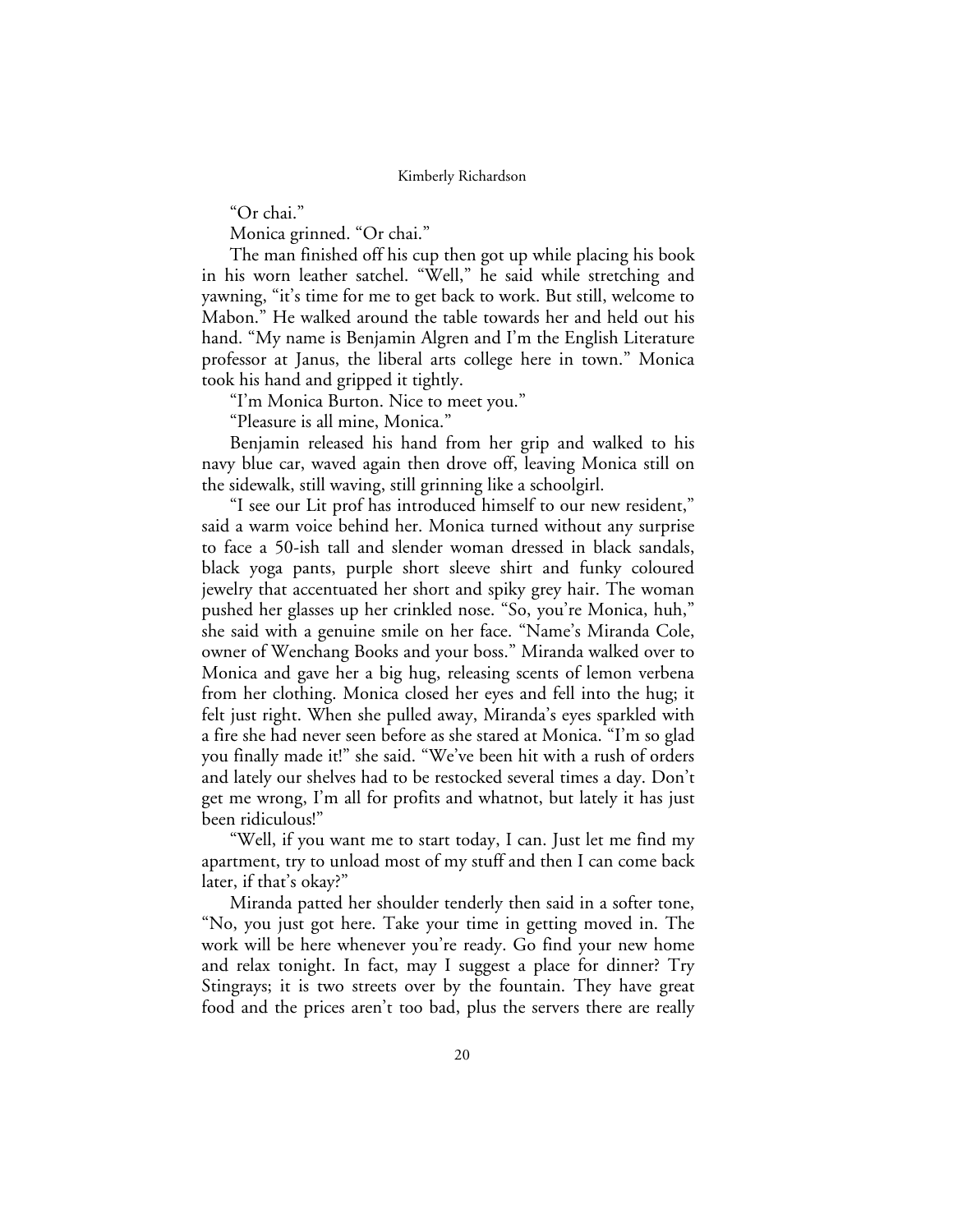cool folks. Tell them who you are and perhaps they'll make your first dinner there for free." Miranda patted her shoulder again then walked back to the bookstore. Before she opened the door, she turned around and said to a still standing Monica, "Welcome to Mabon," with a beaming smile then opened the door and let herself in. Monica stared at the storefront for several seconds then got in her car and drove off in search of her new home.

After getting lost twice, Monica finally found her new home named Siren Court Apartments. She grinned; it seemed as though everything in the town had a special name. She turned into the main driveway of the complex and looked around, her head going back and forth in trying to take in as much as possible. Oak trees dotted the landscape of the place while pictures of mermaids were located everywhere and in different medias: paint, mosaic, even brick. A fountain made of blue and green coloured tile with stone mermaid statues holding vases from which the water came from stood in the middle of the complex. Monica drove by and whistled at the master craftsmanship of the statue then drove on to find her place.

She found her building, #36, and pulled into the parking lot with U-Haul in tow. She stretched and yawned as she got out of the car then rubbed her hands together with glee. Monica locked her car then walked to the leasing office located in the garden area across the road. As she walked, she noticed there were several brightly coloured mermaid statues dotted through the area. The leasing office stood by the swimming pool where several people either sat in beach chairs or made use of the pool. She found the front door and let herself in, jingling the front door chimes shaped like mermaids. A young woman with long bright red hair sat at a desk to the right of the front door, typing furiously on her keyboard while staring at her monitor with a serious expression. When she heard the chimes, she glanced up, noticed Monica and then broke into a bright smile.

"Greetings!" she said while getting up from her chair. Monica noticed she wore jeans with thick black sandals, a black shirt that said ARTIST in tie dye colours, and small silver hoop earrings to accommodate the six silver rings on her hands and small silver ring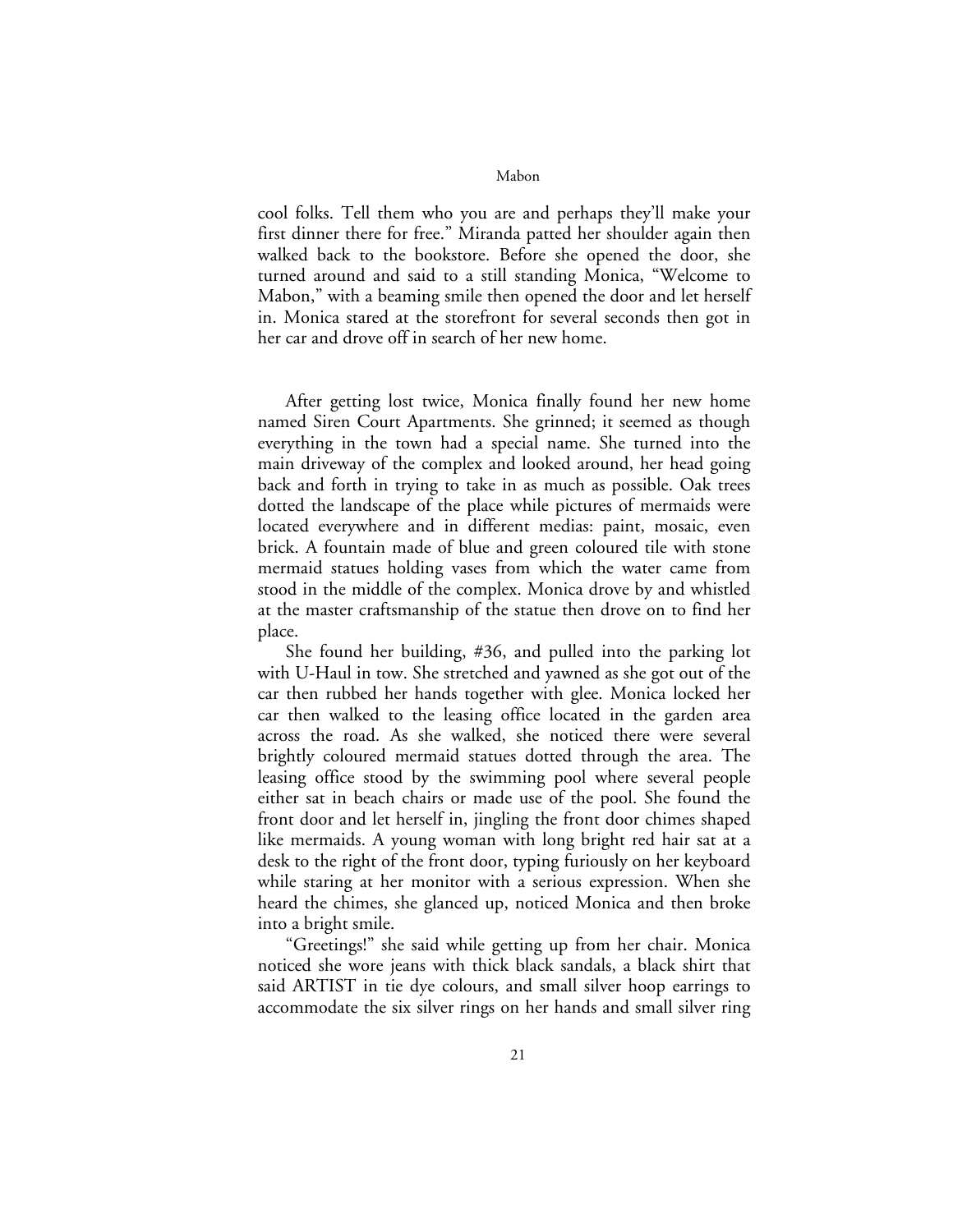in her left nostril. She walked over to Monica and shook her hand with an almost bone crushing grip, causing Monica to wince slightly. The woman, realizing her strength, released her grip and blushed slightly. "Sorry about that, but I've been taking grip classes in addition to my yoga classes lately; looks like they've paid off." She stared at her hand for a moment then brightened up again. "Sorry about that; I tend to go off on tangents. Anyway, I'm Gina, the leasing manager. Are you a new tenant or just looking?"

Monica decided she liked her already. "I'm Monica Burton. I called several days ago about moving here."

Gina beamed. "Good to finally put a face with a name, Monica."

"Good to finally be here," she said with obvious relief.

"Sure! Anyway, I have your keys and new resident packet ready for you." She walked back to her desk, picked up two silver keys and an ocean blue coloured thick folder, then handed the lot to her. "Inside the folder you'll find the history of the town, maps, coupons to several of the restaurants and cafés here, your lease, and other goodies for you to read whenever. You have two keys with one of them being a spare. Well, shall we go to your place?" Monica nodded and Gina led the way. As they walked through the garden back to Building 36, Gina asked, "So, what brings you to our neck of the woods?"

"Well, it's kind of hard to explain."

"Try me; you would not believe the things I have heard in the past ten years here."

"Well, I came here because . . . I wanted to be around other creative people. Other people who live outside of the box, so to speak. I needed a change in my life and it was not going to happen while I lived in my old city. I hated my job, did not care for my coworkers, and felt my life stifling. I've wanted to explore my creative side, if I had one at all, and see what I had been possibly denying myself for the longest time." Suddenly, Gina stopped just as they reached the door to Monica's apartment. Her face held a solemn look as she turned to Monica and placed a hand on her arm.

"Dear, I know exactly what you're talking about. I came here for those same reasons. It is hard to live around people who can't and won't understand you. My old home sounded just like yours; I felt like an outsider most of my life. Even my own family, although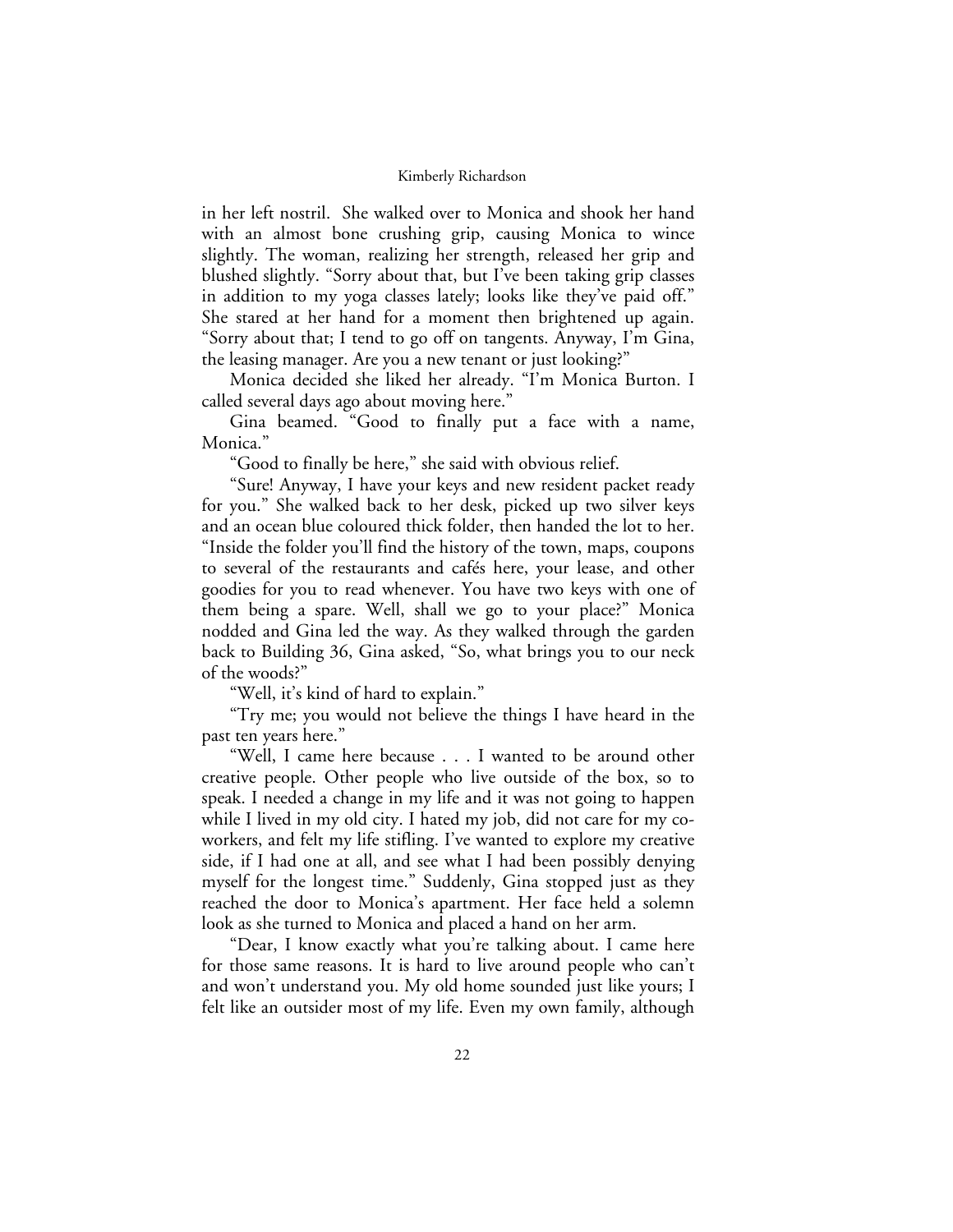they loved me, never really understood just why I needed to paint at three in the morning while listening to blues music. When I tried to show them my work, they either patted me on the head like I was an obedient dog that did a trick, or they asked me when I was going to give up my little hobby so I could settle down with a man and have kids." Gina unlocked the door to let them in. Monica walked into her new living room with awe; soft blues and greens occupied the room with enough space for her furniture and art while the neutral oatmeal carpet balanced out the colours. The entire apartment had an ocean/beach house feel to it; each of the rooms held either the blue or green colour from the living room with gracious spaces that gave rise to the imagination. Monica walked through the place twice, her wide eyes taking in as much as possible, while Gina remained in the living room with a knowing smile on her face.

When Monica returned to the living room, she said, "This place is amazing, Gina!"

"That's usually the first reaction people give when they move in. Glad you like it, though. That's how I felt when I moved here as well."

"Oh yeah, go on with your story."

"Sure, but how about if we sit on the floor? Do you mind?"

"Hey, it's my place and you're my first guest! Why not?" The two women sat on the floor while the white noise of the air conditioner buzzed over them.

"So where was I? Oh yeah – I had no problems with wanting to get married and all of that, but I wanted my art to be an important part of my life as well. My family and friends could not understand that. So, I did some research and discovered Mabon. After spending the weekend here, I made up my mind to move here. My family was against it yet they still sent me off with their blessing. Ten years later, I'm happy I made the decision to move. Do you know," she said as she scratched her left elbow in an absent minded way, "that not one of my family members has visited me since I moved here? They'll call from time to time, but none have visited."

"Even though they live an hour away?"

"Funny, huh? They would actually enjoy visiting here; everyone is pretty friendly, especially to newcomers."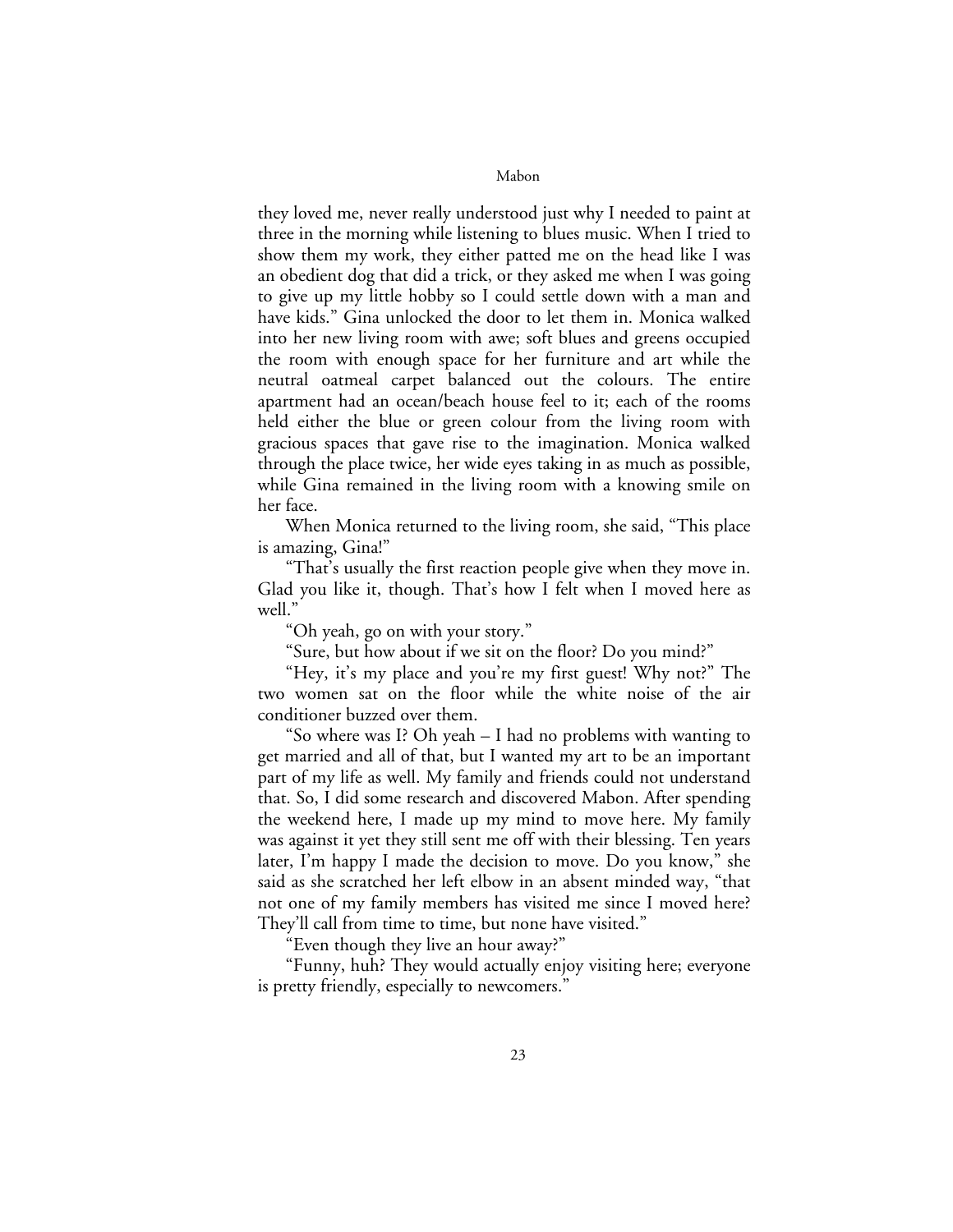"Oh yeah, speaking of which, I met this guy while I was parked outside of Wenchang Books. Really nice guy, too."

"Oh really?" said Gina as she moved closer to Monica in anticipation for any secrets. "What did he look like?"

"Taller than me, slender build, brown hair, green eyes. He's a professor at-"

"Janus, right? Yeah, that's Benjamin. Dr. Benjamin Algren. He really is a nice guy. Single too, ya know." Gina stared at Monica for a moment then said, "He has a sister living with him, ya know. Did he mention her?"

"No, we just talked for a brief moment and then he left to go back to school. What's she like?"

"Ophelia? Pretty cool. She'll remind you of a hip and funky librarian, but she's sweet just like him. She does have her 'colourful' moments to say the least, ya know. I've known the two of them for a while now; they've been here for quite some time. She's quite a bookworm, just like Benjamin. If you're into books, you'll get along with them famously."

"Well, I am going to be the new assistant manager for Wenchang Books."

Suddenly, Gina squealed as she hugged Monica like a long lost sister. "Oh, so you're the one Miranda was talking about! Now it makes sense! Dear, you must come and hang with us; we've got a small group of folks that throw literary dinner parties every week. Once you get settled in, let me know and I'll introduce you to the rest of the gang."

"Wow," said Monica in shock, "thanks!" Gina then got up and helped Monica up as well.

"Well, gotta run, but hey, call me if you need anything. In fact, I live in the same building as you so drop by 36-A anytime after five for scones and tea. I make my own, ya know?" With that, she let herself out while humming a song, leaving Monica in better spirits than she had felt in a long time.

Monica spent the remainder of her day unpacking as much as possible, trying to make use of the daylight while she had it. The first thing she unpacked was her CD player; five minutes later, the sounds of Frank Sinatra could be heard through the entire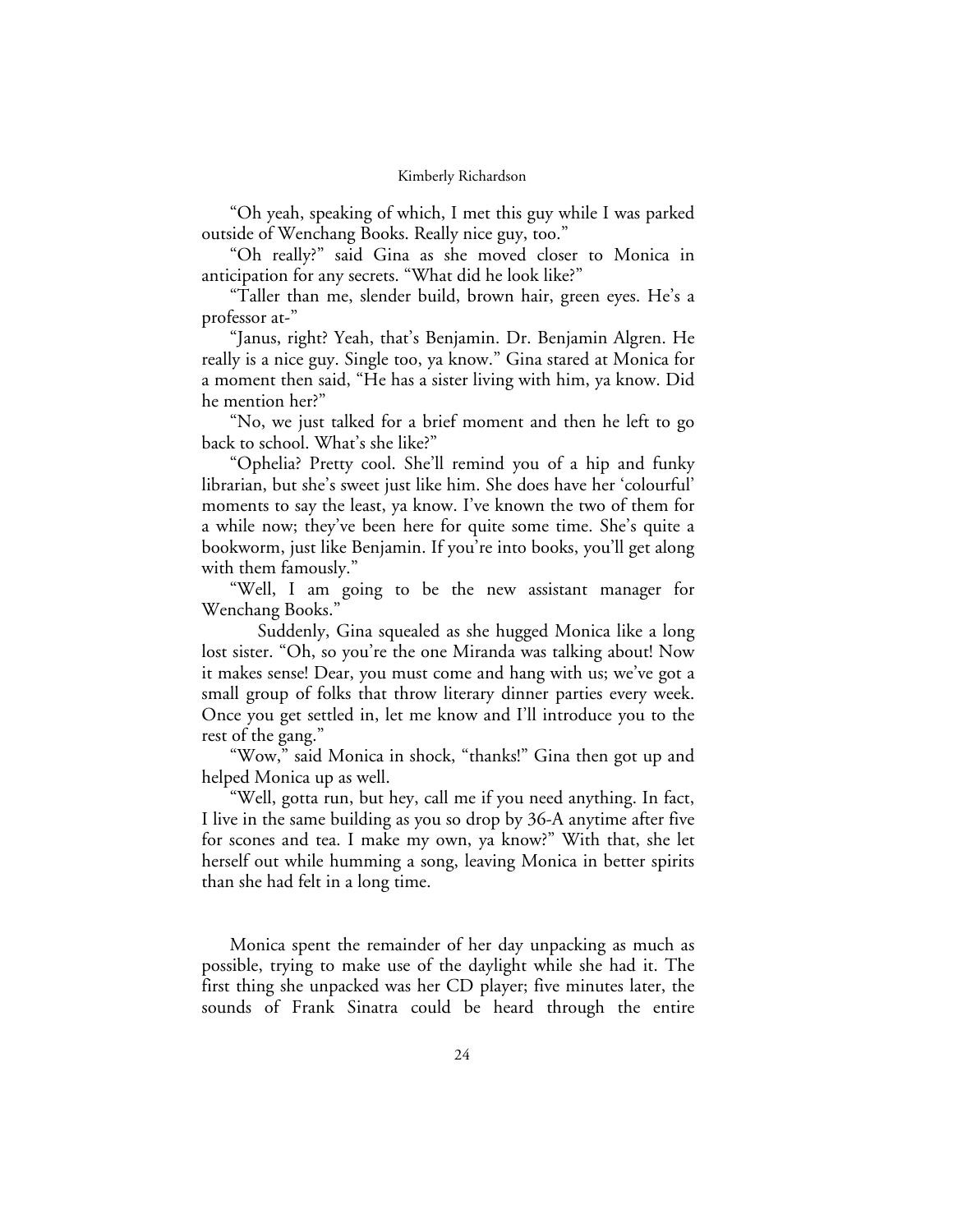apartment as she walked back and forth between the U-Haul and her place. By the time the sun had set, her clothes and most of the kitchen were unpacked and settled in. She found her tin of instant raspberry lemonade, made a cup of it and drank it down while sitting on the floor. She looked around at her new surroundings and sighed. Already off to a good start, she thought as she got up to take a shower. Afterwards, she unhooked the U-haul from her car then drove off in search of a good first dinner in town. She decided to try Stingrays at the recommendation of Miranda as well as walk around to get a better idea of the town's layout. She parked the car on a side street then got out and began her initial trek through her new home. The streetlights were designed to look like gas lamps from the Victorian period, dotting the streets while giving off enough light for the folks who enjoyed a good nightly stroll. Once Monica found the main street, she felt at home; people were out either with others or by themselves, enjoying the night just like her. The two cafes were busy with patrons either sitting inside or people watching outside while Wenchang Books' front was wide open and well lit. Monica saw Miranda walking to and fro while helping customers yet she looked far from stressed or fatigued; she enjoyed her job knowing it was not a job, but her livelihood. Monica walked on, leaving her new place of employment behind and onward to the next visual delight.

Couples strolled arm in arm all around her and for a moment she felt lonely. Her last boyfriend five years ago proved to be quite a piece of work; after getting off work late one night, he proceeded to get very drunk, take her car keys and drive around in her car before running it straight into the poles that held up a flight of stairs at her old apartment complex. Her car was totaled, but he survived with barely a scratch, a \$500 fine and one night in jail. After that fiasco, she swore off men completely, wanting to spend more time in developing herself. Only problem was that she did the opposite; she squelched anything that looked to be remotely interesting inside of her and tried to fit in with the rest of the world, of which proved to be disastrous.

However, she thought as she strolled along, things seemed to be in the process of changing and for the better; her times of self denial of her creative side were over, giving way to a life filled with eccentric ways and likes. She was ready for it. Monica continued to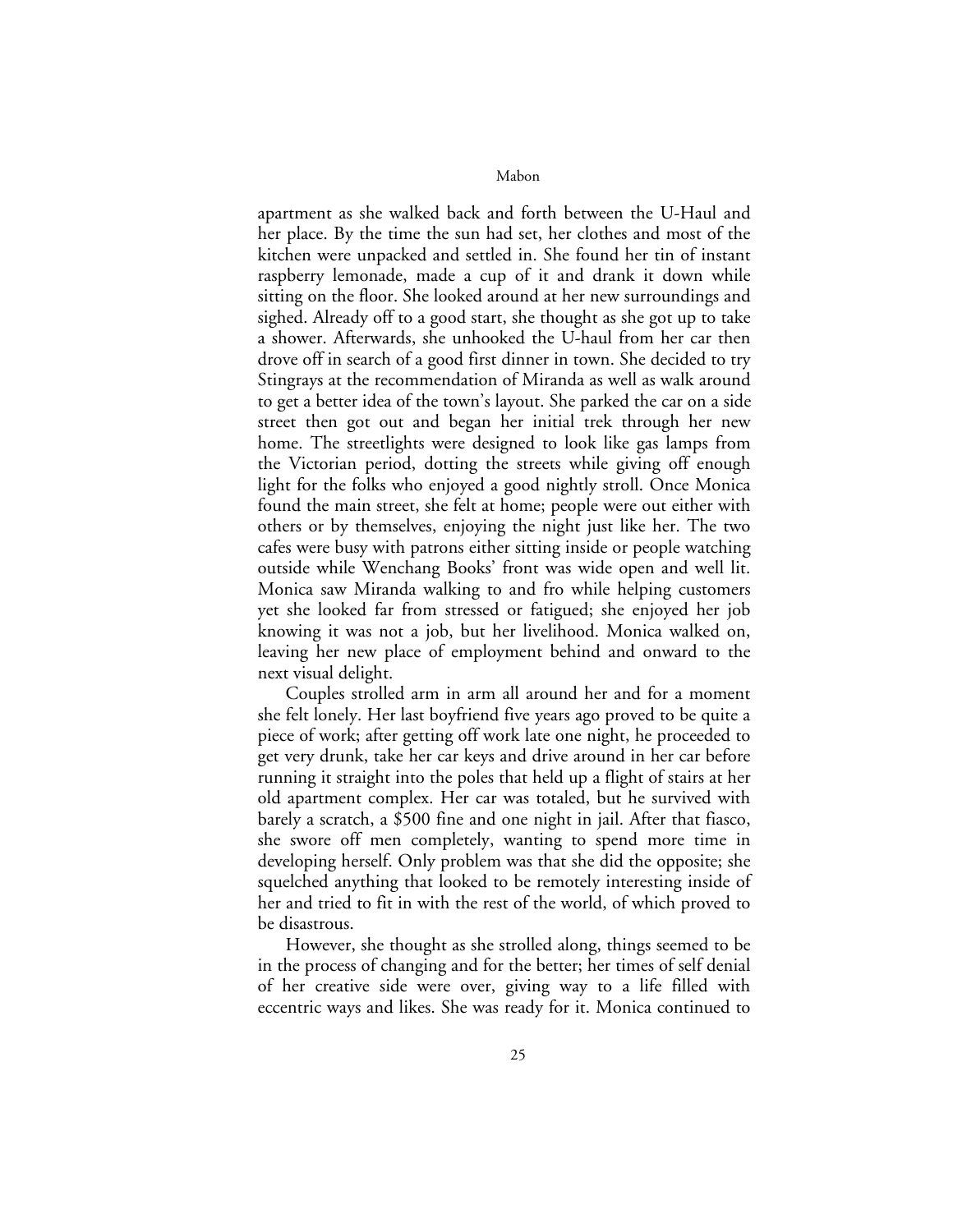walk down the street, taking in as much as possible with her eyes. The colours seemed to be too bright, too unreal for her to imagine and yet she walked among them while the townsfolk delved into this town with no shame or fear; it was a part of them after all so why hide it? She grinned to herself then hid it for a moment; she did not want people thinking she was crazy or off her rocker. Suddenly she stopped in mid stride in both walking and in thought: why would she want to hide her smiles? Everyone else was engaged in their own colourful lives and smiles were abundant. People here did not have a problem with her smiling. Satisfied, she grinned again and continued on her way till she reached Stingrays on the corner. She peered through the windows to stare at the small wooden tables in the restaurant with a minimal amount of light given by a single white candle on each table. Several single people were either eating their food, reading a book while waiting for their food, or talking to passersby at their own tables. She went in and was immediately greeted by a young man who led the way to a table, produced a menu for her to look over then dashed off to the next new patron.

Monica looked over the menu's choices and began to salivate; everything sounded good to her since she had not eaten all day. The menu held an array of choices minimally priced, followed by a wine list and a dessert listing that was to die for.

"I highly recommend the chicken paprika unless if you don't like poultry or paprika." Monica lowered her menu to reveal Dr. Algren standing at her table with a smirk on his face. "I try to come here at least once a week; the food's just that good."

"Uh, thanks," she stammered, "I wanted to treat myself to a good dinner tonight and my boss said this was the place to do it." She stared at him half wanting to invite him to her table and half wanting him to go to his own. She wanted the peace and serenity, but at the same time wanted to make new friends as well. Mabon seemed to be the kind of place where the norm was to not be the norm, a fact that Monica purely enjoyed. However, she still held onto her loner status that required her to shun people and alienate herself from the rest of the world. It was her protective wall that served as a defense mechanism when things got to be too hot or too weird. Benjamin stood at her table with expectant eyes; she could tell that he wanted to sit at her table, but was unsure if he could just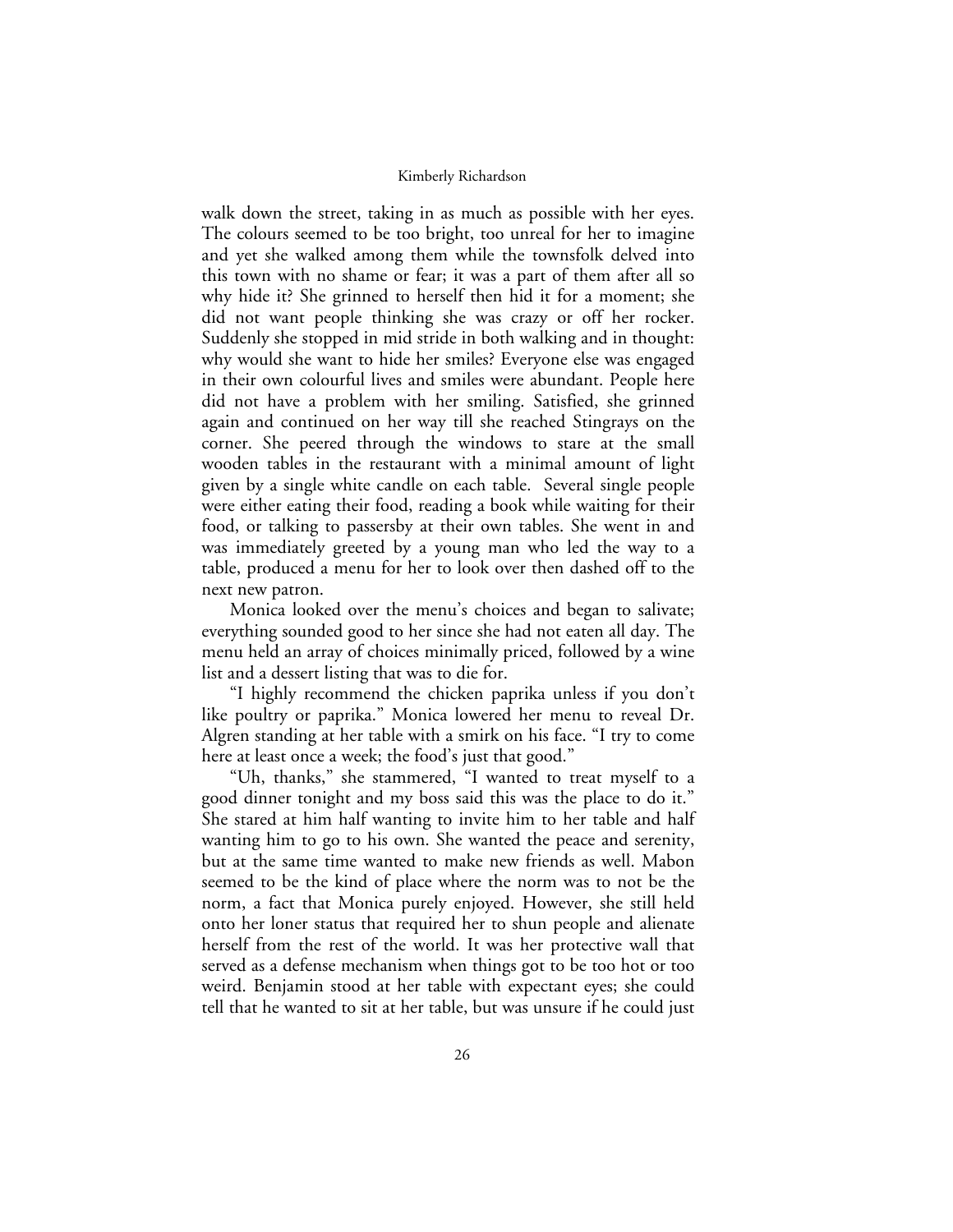make himself at home at her table or give her room. After all, they had just met today yet she had something that he wanted to get to know on a deeper level. He decided to take the plunge first and see if she would follow.

"Hey, do you mind if I sit with you? I don't really want to be alone tonight for dinner." He made as if to pull the chair from the table while his eyes still focused on her uncertain ones. She struggled inside between saying yes or no to his question, but the sudden light in her eyes gave him his answer.

"Sure, I would love it if you sat with me." Monica did everything she could from coming close to fainting in making that decision; she really wanted to be alone tonight, but knew that if she wanted to truly be a part of this town, she had to swallow her nervousness and take the plunge. Benjamin smiled as she pulled the chair out and sat down. He took the white cloth napkin from the table and placed it in his lap with fluidity, something she had never seen before in a man.

"So, aside from the chicken paprika, what else is good on the menu?" she asked in what seemed to be a logical opening to a possible conversation. She had to start somewhere.

"Hmmm, well, pretty much everything. I think I've tried it all and have had no complaints thus far. Are you allergic to anything?"

"No, not really, at least, I don't think so."

"Well, that settles that, then. Seriously though, try the chicken paprika. You won't be disappointed." At that moment, the waiter came up, talked to Benjamin for a bit (he was one of his students), then took their orders and walked off, leaving the two in silence. Monica fiddled with the napkin in her lap while her eyes focused on everything else, but Benjamin's face. The last time she had dinner with a man was her dad a month before he died. Benjamin, clearly amused and awed by her nervousness, stared right at her face and grinned. She was an attractive woman both inside and out. He wondered, however, if she knew that as well.

"So, how long will you be in Mabon?" he asked just as her eyes focused back on his. "You do realize, however, that once you move here, you're here for good? The townspeople tend to stay here until they become part of the winds that blow through the trees, or something along those lines."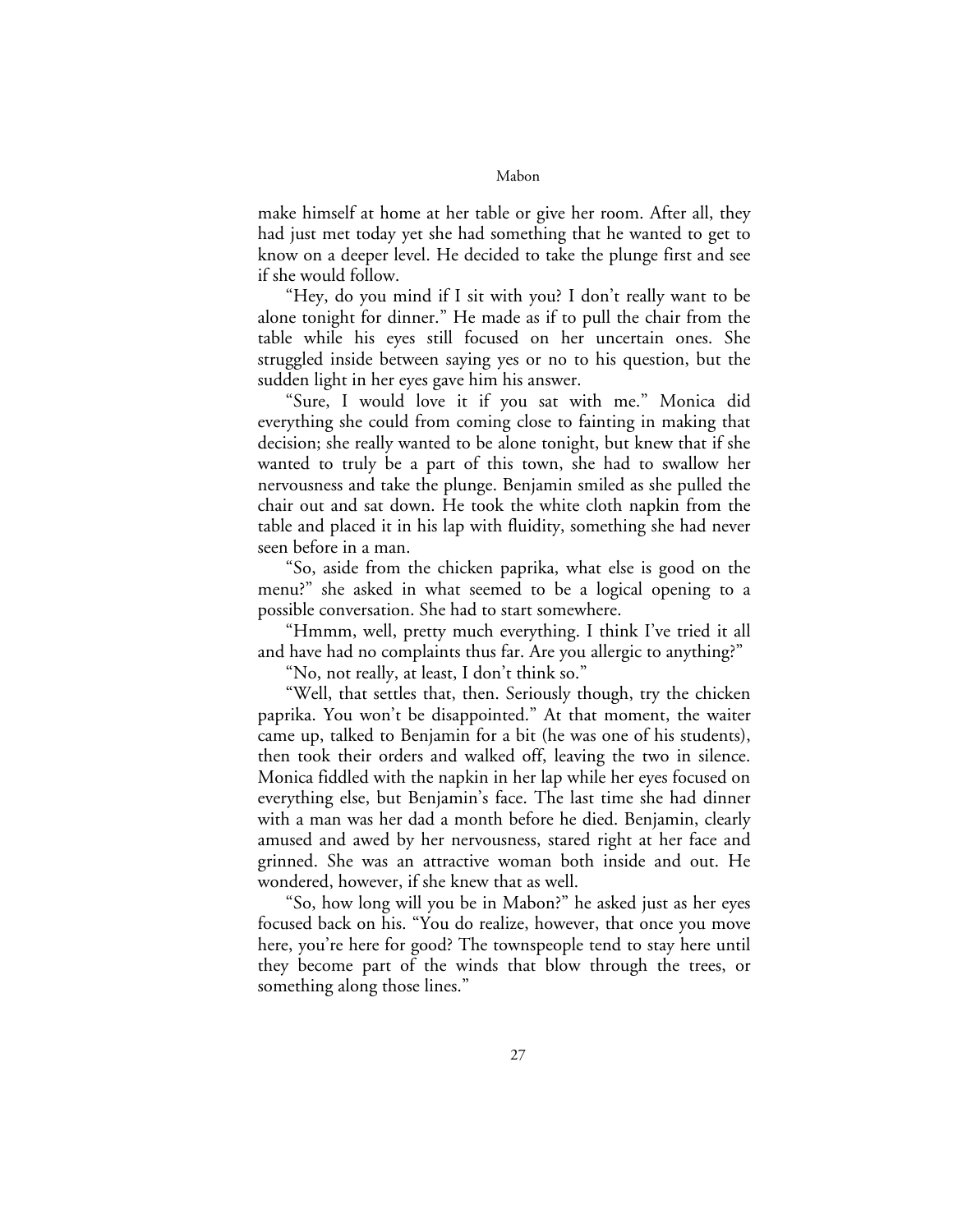"Well, I don't know how long I'll be here, but I do like it so far. It seems to be what I have been looking for all my life. A place where people can be themselves."

"The eccentricity pours out of Mabon like a waterfall, if you haven't figured that out yet. All of us are quirky in one way or another. Gina over at Siren's Court is an artist, sculptor and violinist, while Arabella, owner of Bergamot Tea, is our resident tealeaf reader and psychic. Have you met her yet?"

"No, not yet, but she seems interesting already."

"Oh yeah she is, but I'll let you make that determination. She moved to Mabon about six years ago after recovering from a serious mental breakdown. She lived in a mental institution for three years before finally channeling her frustrations and problems into growing herbs in their gardens. Soon, she was making homemade teas for the staff and showing signs of improvement. Anyway, go by Bergamot when you have a chance; it's on Changer Street, about five blocks from here. Just follow your nose and you'll find it soon enough."

"Thanks."

"Don't mention it. So anyway, that's her and then there's me. Aside from teaching, I am also a writer. Have one book already out and currently working on my second one." He paused for a moment. "If you'd like, I'd like to give you a copy of my work. Are you a reader?" He slapped his forehead with his hand. "Duh! You'd have to be, seeing as how you're working at Wenchang. Sorry for the dumb question."

"Hey no worries and to answer it; books have been my friends for most of my life. I don't know where I would be without them. Yes, I would be more than delighted to have a copy of your book."

"Cool!" Just then, their food arrived and soon the conversation gave way to eating. From the first bite of her dinner, Monica knew Benjamin was right. The chicken paprika was delicious.

"So, I understand you have a twin sister," she said while they sipped on their coffees after dinner. Stingrays had nearly cleared out except for the two of them and one other couple, but they did not notice anything; after dinner they struck up conversation on different subjects and neither one wanted to go home just yet.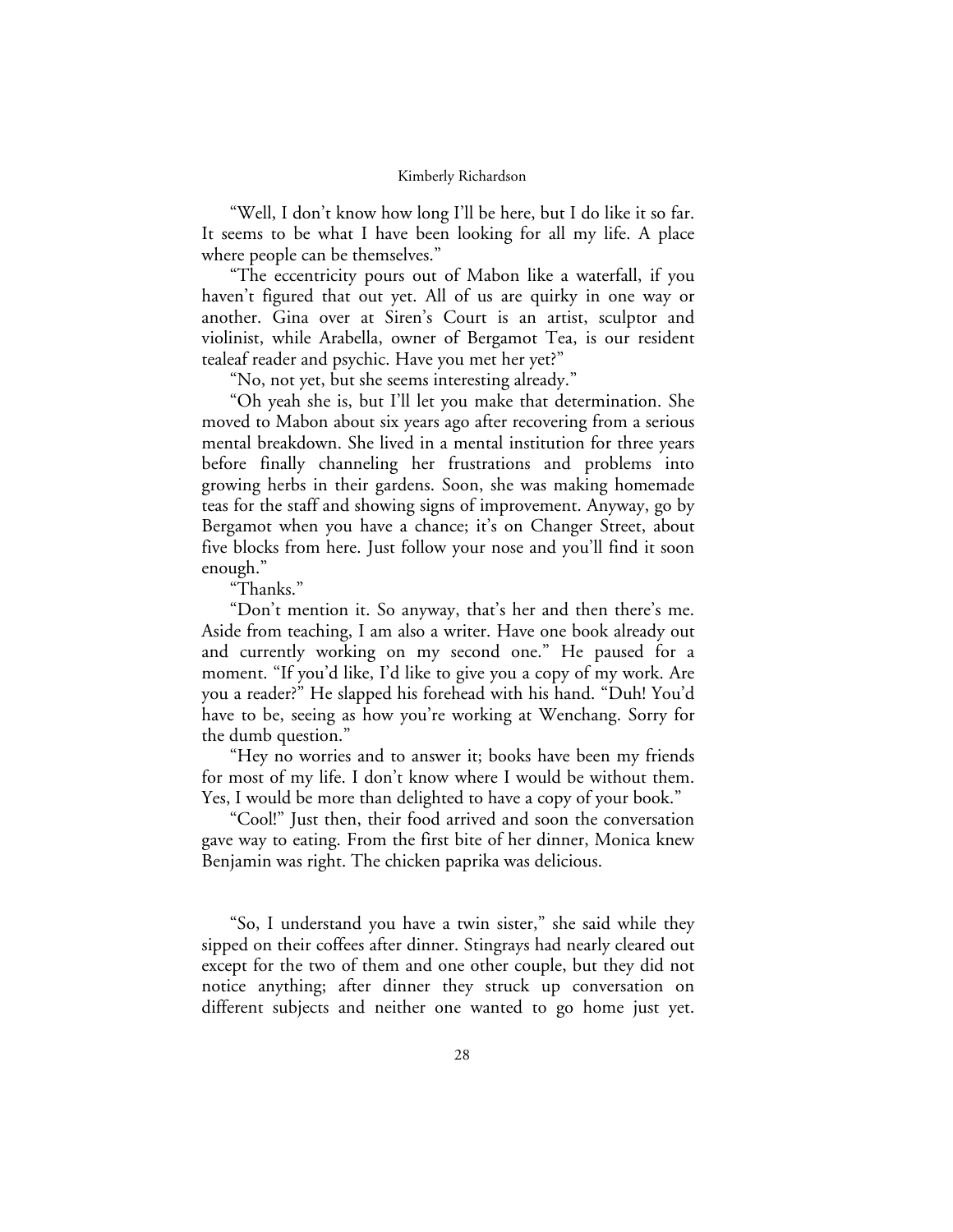Benjamin took a small sip then gently placed the cup on the saucer without making a sound while his blank face stared at her. Monica, for a moment, thought she had made a mistake in talking about her until Benjamin replied.

"Yes, her name is Ophelia. She's kind of like me; we both like to read voraciously, we are both quite eccentric, and we are both a bit on the shy side."

"Gina told me that she's like a funky librarian."

Benjamin laughed. "Yeah, that's her, all right. She even dresses like one. Hey, if that's what she likes, then who am I to complain or change her ways? She's being herself and that makes me happy."

"You truly do care for her. So, when do I get to meet her?"

"Oh, she drops by your bookstore from time to time. I'll tell her to stop by to make herself known to you."

"Great!" Monica took another sip of her lukewarm coffee then took a look at her watch. Benjamin caught the act and said, "Am I keeping you?"

"No, not at all," she replied while blushing, "but I do need to get back to my place and clean up some more. Thank goodness I don't start work tomorrow."

"Well hey, do you mind if I come over and help you out some? My class is not until 11am tomorrow and I am a bit of a night owl . . ." Monica, although touched by the act of kindness, wanted to be alone tonight. However, the almost pleading look in his eyes made it hard for the words to come out of her mouth. She sighed inwardly then said, "Sure, why not?"

Benjamin grunted as he picked up one of her book filled boxes while Monica opened up a box in her kitchen and took out her purple and black coloured coffee maker and matching toaster. Since he so readily volunteered to assist her, she made sure he worked his ass off just to see him sweat and possibly regret his decision. However, he did not complain and cleaned out every box he touched, opening far many more than Monica, in addition to unloading the couch, loveseat, bed set and a couple of tables. They stopped around midnight even though Benjamin opened two more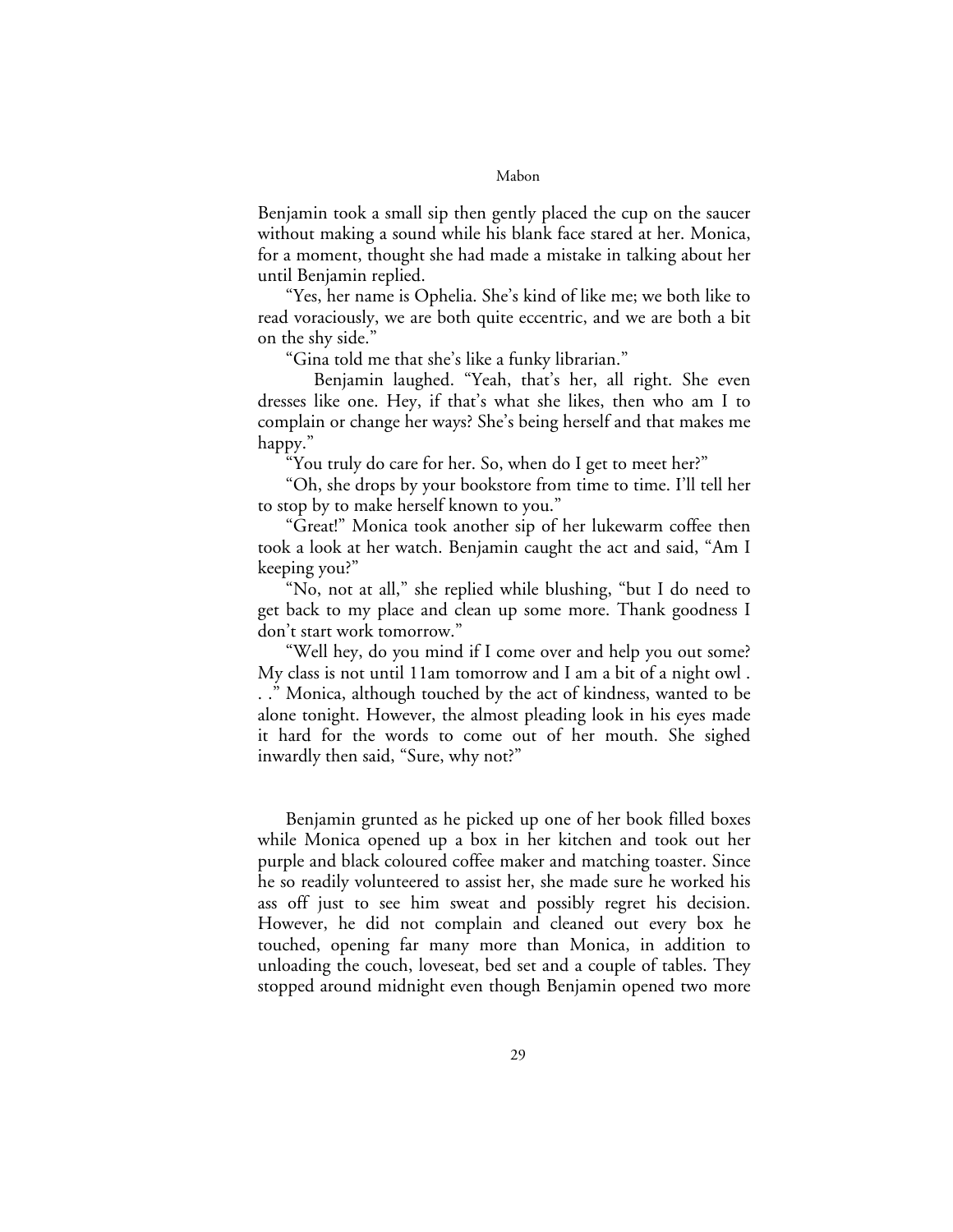boxes while she sat on the floor. Several minutes later, Benjamin joined her and stretched his arms.

"Wow, now I'll know why I'll feel so crappy tomorrow morning," he said with a tired grin. "I hope I helped out somewhat."

"You did and thanks. Can I get you something to drink?"

"Nah, I'm good." Monica got up and made her way into the kitchen to grab a cold bottle of water. She turned around and saw Benjamin standing at the doorway with a grin on his face. Monica, not knowing what to do, grinned back. "So," he said as he leaned against the doorframe, "is there anything else I can help you with tonight? Like I said, I tend to be a night owl and my class is not until 11am. I really don't mind helping with any other heavy stuff you might have put off."

"Actually, I'm good with everything; you helped knock out some parts of unpacking that I was not looking forward to. I really appreciate your help; let me take you out to dinner or lunch sometime this week, okay? It's the least I can do."

"I'll take you up on it. How about if I stop by the store later this week and we'll take it from there?"

"Sounds good to me." Monica walked by him and into the living room towards the front door. Benjamin watched her movements and picked up immediately that she was ready for him to leave. However, he planned to go against her mental wishes and instead stick around for a bit, just to watch her squirm and because he was intrigued by her. Ever since they met earlier that day, he could think of nothing else, but her; something about her triggered a desire to know more about her and her reasons for moving to Mabon. He wanted to know if perhaps her reasons were the same as his. He walked back into the living room and sat down on the floor, causing Monica to frown somewhat then quickly recover into a tired smile. She joined him on the floor with distance between them; she did not want to give him any ideas of further actions just because of her sitting next to him. At this point, she wanted to make new friends and nothing more; relationships were out of the question. She wanted to spend more time with herself, discovering what made her tick.

"So, why did you come here?" asked Benjamin, wanting to get right to the point. "Was it because of a breakup, did you lose your